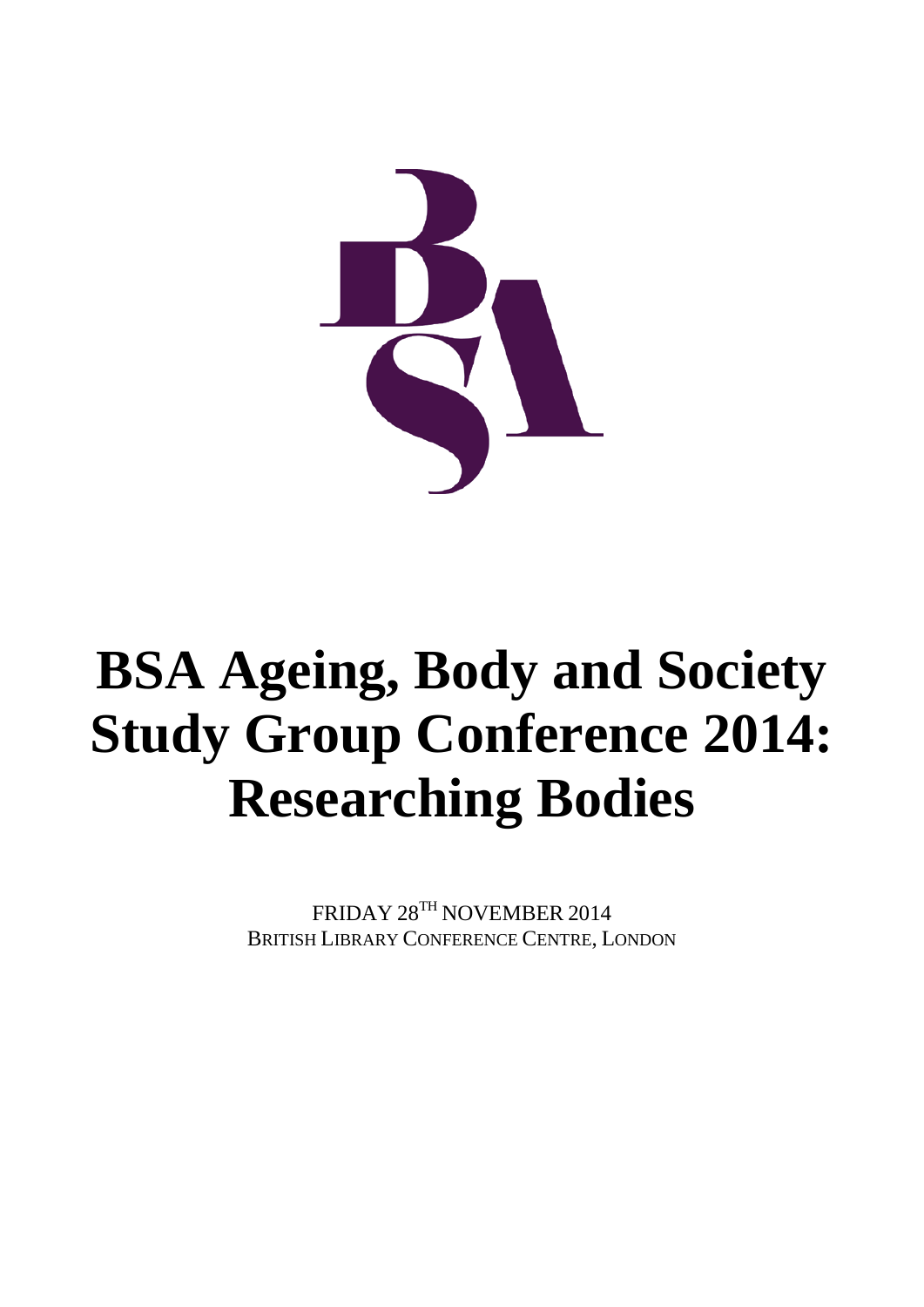**Maps**



# **MAP OF THE SURROUNDING AREA**

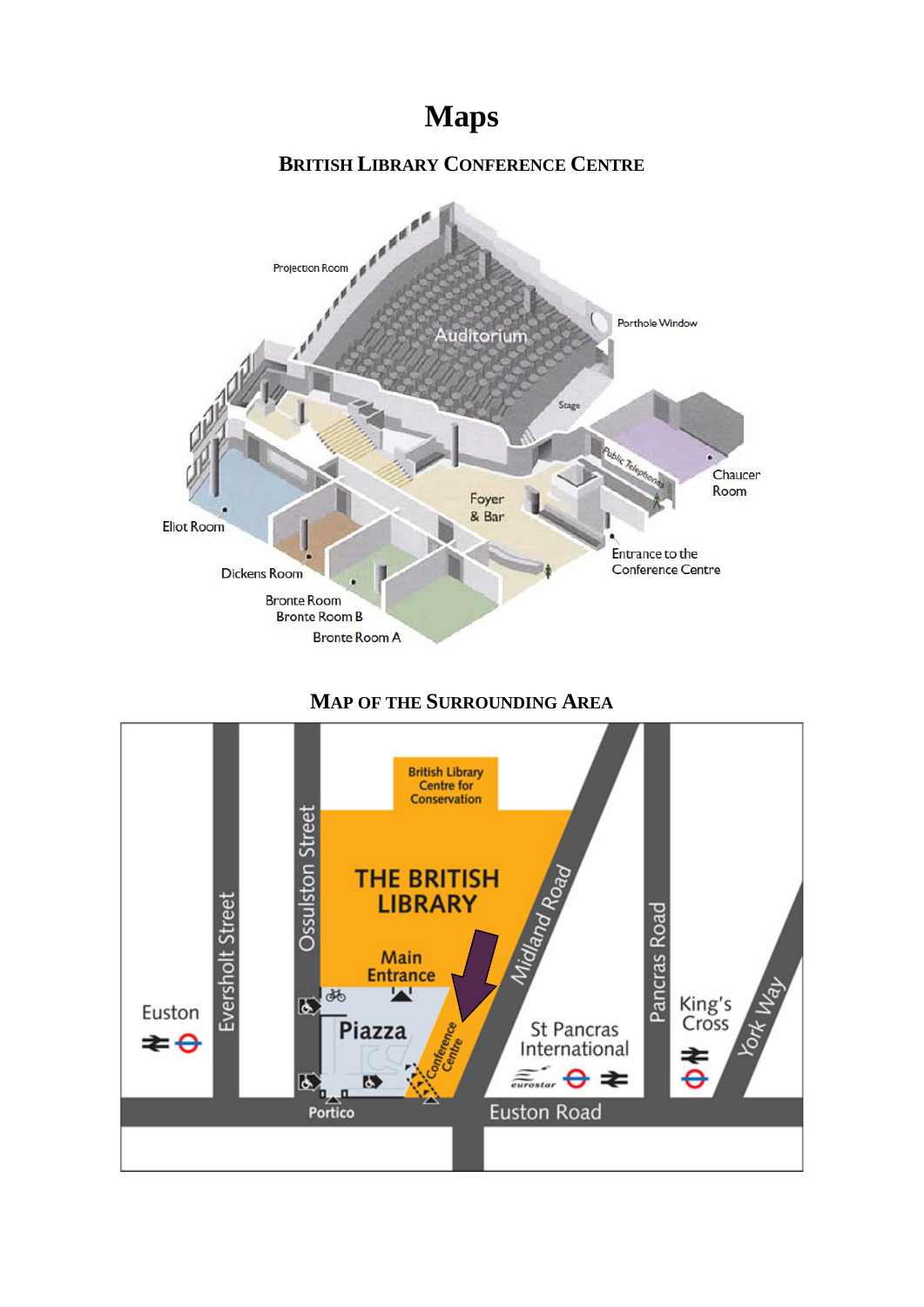# **RESEARCHING BODIES**

# BSA Ageing, Body and Society Study Group Conference 2014<br>British Library Conference Centre, London<br>Friday 28<sup>th</sup> November 2014

# **Contents**

 $\mathbf{1}$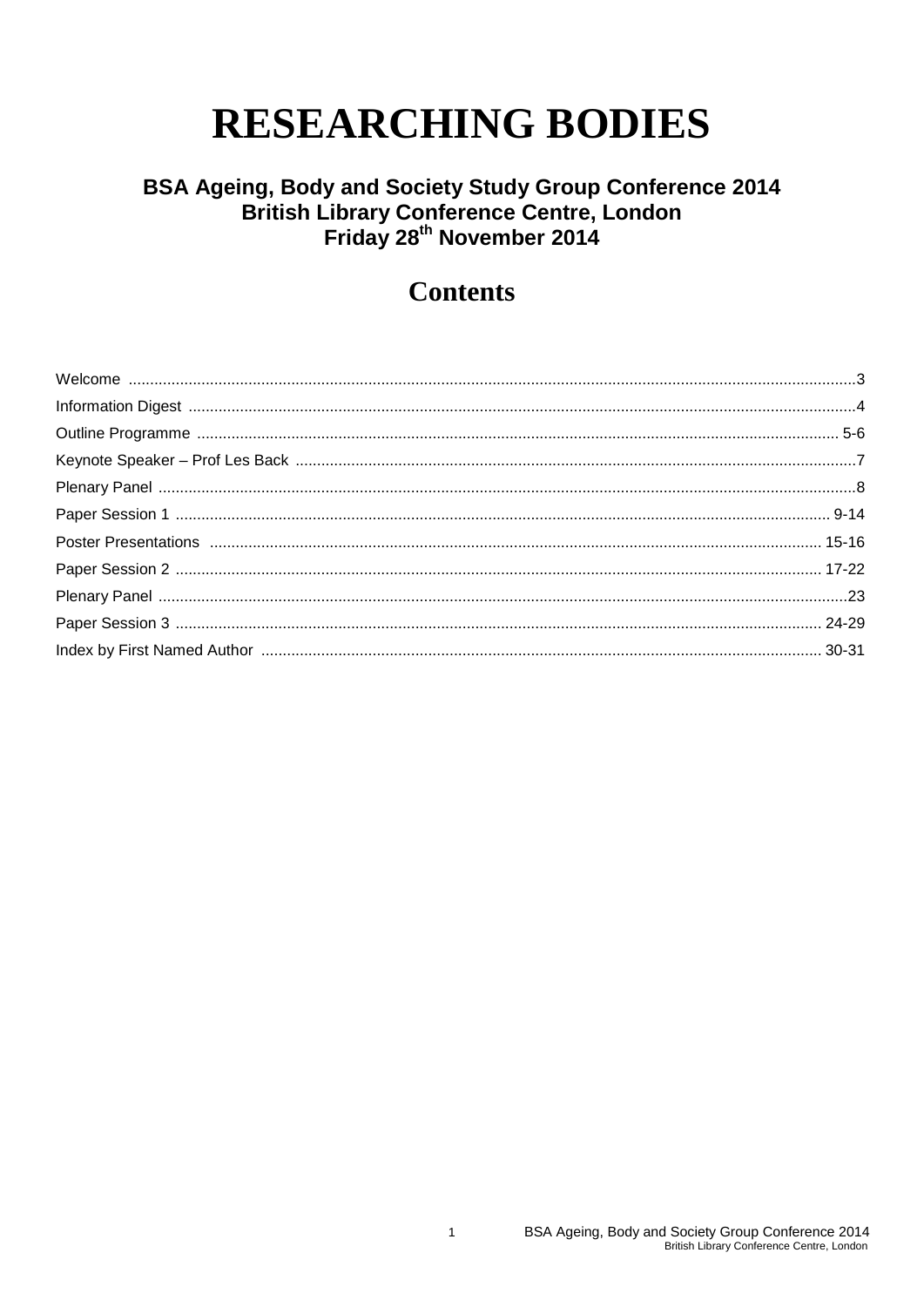© 2014 BSA Publications Ltd.

BSA Publications Ltd is a subsidiary of the British Sociological Association, registered in England and in Wales. Company Number: 01245771. Registered Offices: Bailey Suite, Palatine House, Belmont Business Park, Belmont, Durham, DH1 1TW. VAT Registration Number: 416961243.

Please note that the views expressed and any advertisements are not necessarily those of the British Sociological Association (BSA) or BSA Publications Ltd. While every care is taken to provide accurate information, neither the BSA, the Trustees nor the contributors undertake any liability for any error or omission.

The abstracts in this volume are not for reproduction without the prior permission of the author. All rights reserved. This publication may not be reproduced in whole or in part without the express permission of the British Sociological Association.

ISBN: 978-0-904569-33-9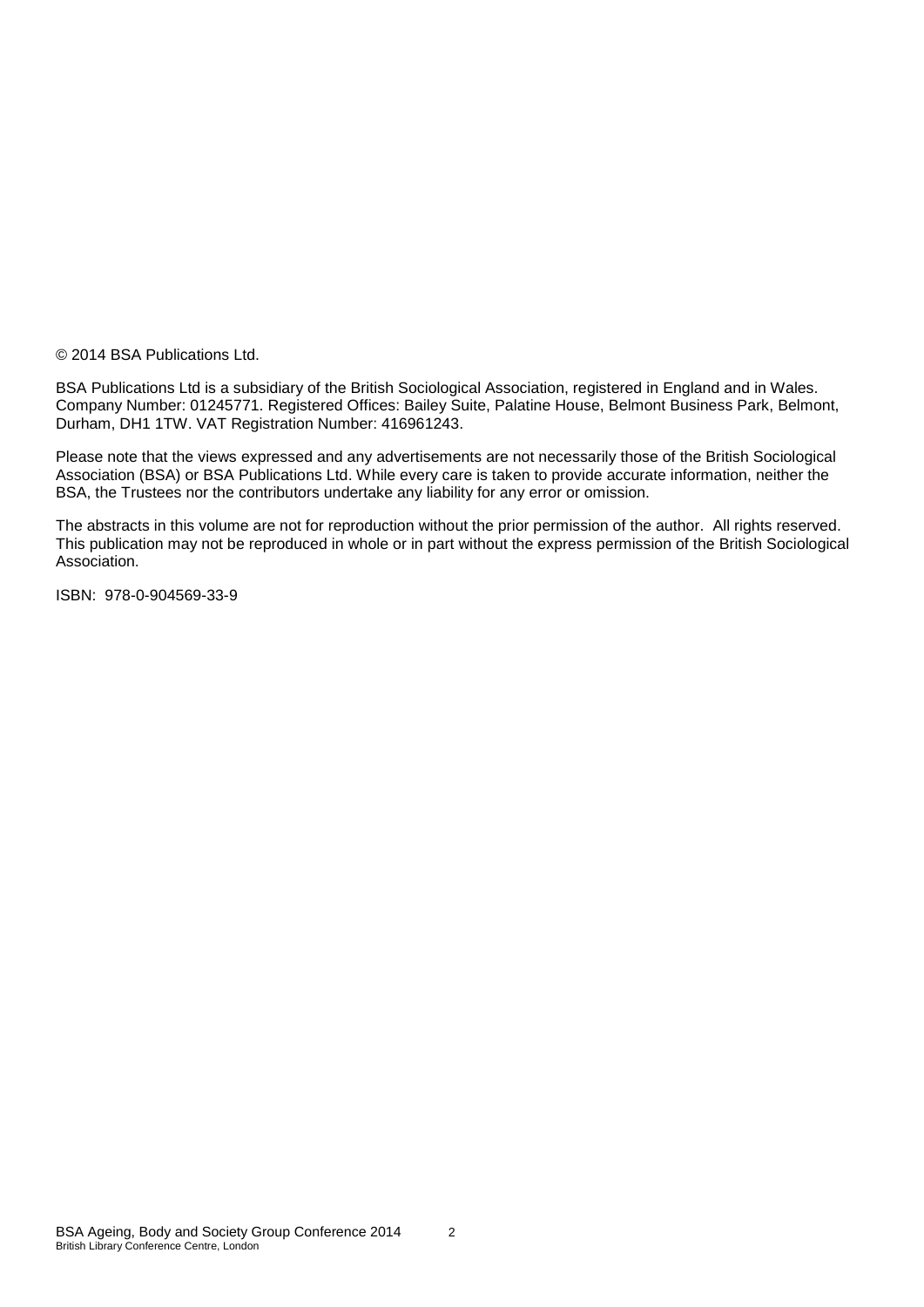# **Welcome**

Welcome to the **6th BSA** *Ageing, Body and Society* **Study Group Annual Conference:** *Researching Bodies.*We are especially delighted to welcome our Keynote Speaker, Professor Les Back from Goldsmiths University, who will speak on *Inscriptions of Love: the body as an impermanent canvas;* and the participants of our Plenary Panel on *Researching Bodies*: Dr Richard Ward (University of Stirling), Dr Christina Buse (University of Leeds), Professor Carey Jewitt (Institute of Education, London) and Dr Rob Meadows (University of Surrey). We welcome all delegates to the conference, particularly those travelling from overseas.

The focus of this conference is on **researching bodies** and we aim to debate and explore the methods and methodologies that we use to research bodies, to reflect on how we know and understand bodies and our embodiment, and to consider the diverse range of methods and methodologies that allow us to elicit different insights into our embodiment. This one day conference brings together academics and researchers whose work focuses on bodies and embodiment and we present a diverse inter/national programme that includes one keynote address, one plenary panel on *researching bodies*, 48 oral presentations, 5 posters and a drinks reception.

We are very pleased to once again to have the opportunity to present our research and ideas in such an attractive venue as the British Library. The BSA has made important links with the **British Library** in recent years and Jude England, Director of Public Engagement, is committed to promoting and highlighting the significance of social science research. We hope you will take this opportunity to learn more about social science research resources, as well as gain important links with the British Library. As co-convenors we wish to extend a very special thank you to Jude England and all her colleagues for her continuing support and enthusiasm for our *Ageing, Body and Society* Study Group.

We would also like to thank **Katherine Munro,** Events Co-Ordinator at BSA, for her excellent and efficient organisation of the conference. The BSA office is committed to supporting study groups, and we always enjoy the opportunity to collaborate and work with our BSA colleagues.

There will be refreshments available in the Foyer at break times throughout the conference, and a drinks reception at the end. We welcome any comments you may have on the format or organisation of this or future conferences. Please let me know your views either by speaking to one of the conference organisers, or via email after the conference.

We would like to thank everyone who is presenting their work, chairing a session or contributing to the conference's organisation and success. We hope that you enjoy the day.

#### *Wendy Martin and Julia Twigg BSA Ageing, Body and Society Study Group Convenors*

# **ACKNOWLEDGEMENTS**

We are very grateful for the considerable support of the British Library in hosting this conference. We welcome feedback from delegates about the conference facilities on the conference evaluation form.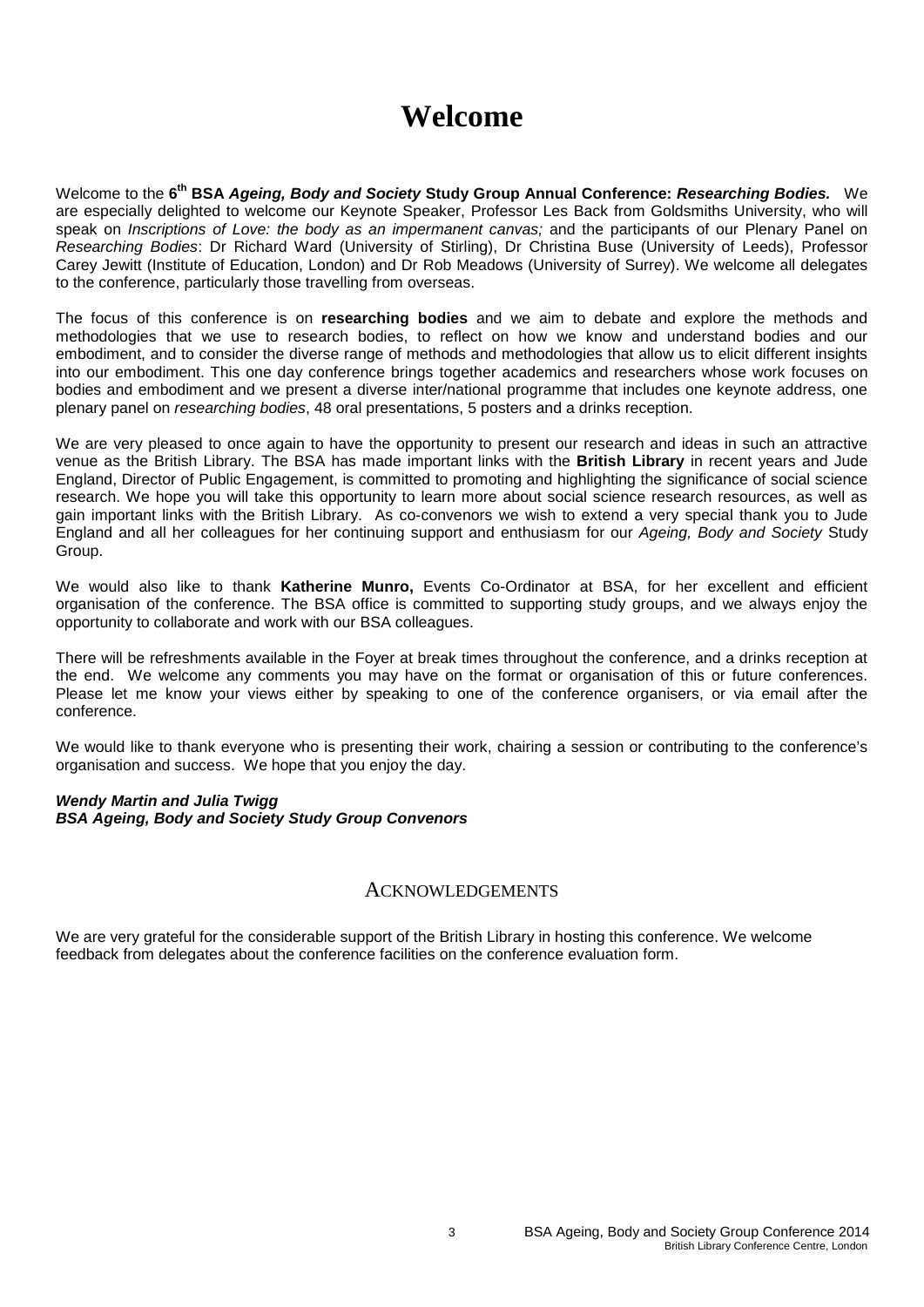# **Information Digest**

# **REGISTRATION**

The conference office will be open in the foyer of the conference centre from 09:30 on Friday. Please note that delegates should wear their conference badges at all times, otherwise they may be refused access to conference sessions and service of refreshments and meals.

# **MESSAGES**

During the conference please direct all telephone messages to the British Sociological Association office on +44 (0)191 383 0839 or the BSA Events Team Mobile Phone on +44 (0)7825 157 068. Please make reference to the BSA Ageing, Body and Society Study Group Conference, as the office staff will need to know how to direct your call.

# PROGRAMME CHANGES

There will be a conference notice board for programme changes, general messages and announcements. It will be situated in the Foyer.

# PLENARY SESSIONS

A keynote address chaired by Professor Julia Twigg will take place in the Auditorium at 10:10 on 'Inscriptions of Love: the body as an impermanent canvas' by Professor Les Back. A Plenary Panel on 'Researching Bodies' chaired by Dr Wendy Martin will take place in the Auditorium at 14:55 with Dr Richard Ward (University of Stirling), Dr Christina Buse (University of Leeds), Professor Carey Jewitt (IOE London) and Dr Rob Meadows (University of Surrey).

# POSTER COMPETITION

Posters are available to browse throughout the conference in the Foyer. Meet the Poster Presenter will take place over lunch at 13:15 – 13:35. The posters will then be moved to the Eliot Room for the drinks reception where the prize will be awarded to the best poster.

The prize, a book token, will be awarded for the poster that presents the topic of researching bodies in the most illuminating, engaging, clear and concise way. All delegates are encouraged to cast their vote before voting closes at 16:25. Voting slips can be found in delegate name badge holders. Details of posters are available on pages 15-16.

### DRINKS RECEPTION

Delegates are invited to enjoy a glass of wine or a soft drink after the conference. The winner of the poster competition will be announced at the drinks reception by Professor Julia Twigg.

### REFRESHMENTS AND LUNCH ARRANGEMENTS

Tea, coffee and biscuits will be available during the times advertised in the programme in the Foyer. Lunch will also be served in the Fover area. Water will be available throughout the conference. Please do not hesitate to speak to a member of the organising committee (wearing orange badges) if you have any special requirements which we have not met.

# **POWERPOINT**

All meeting rooms will be equipped with a screen, powerpoint and laptop. Presenters should bring with them a copy of their presentation file on a CD or USB memory stick. Presenters should access session rooms 15 minutes before their session starts or during lunchtime.

Presenters who are scheduled to present in the Auditorium should upload their presentation via the AV room at the rear of the Auditorium as soon as they arrive.

# E-MAIL FACILITIES

Wireless internet is available in the British Library but you will need to log-in. Log-in details will be available at the registration desk. Remember to bring your laptop, as the British Library and the BSA will not provide them.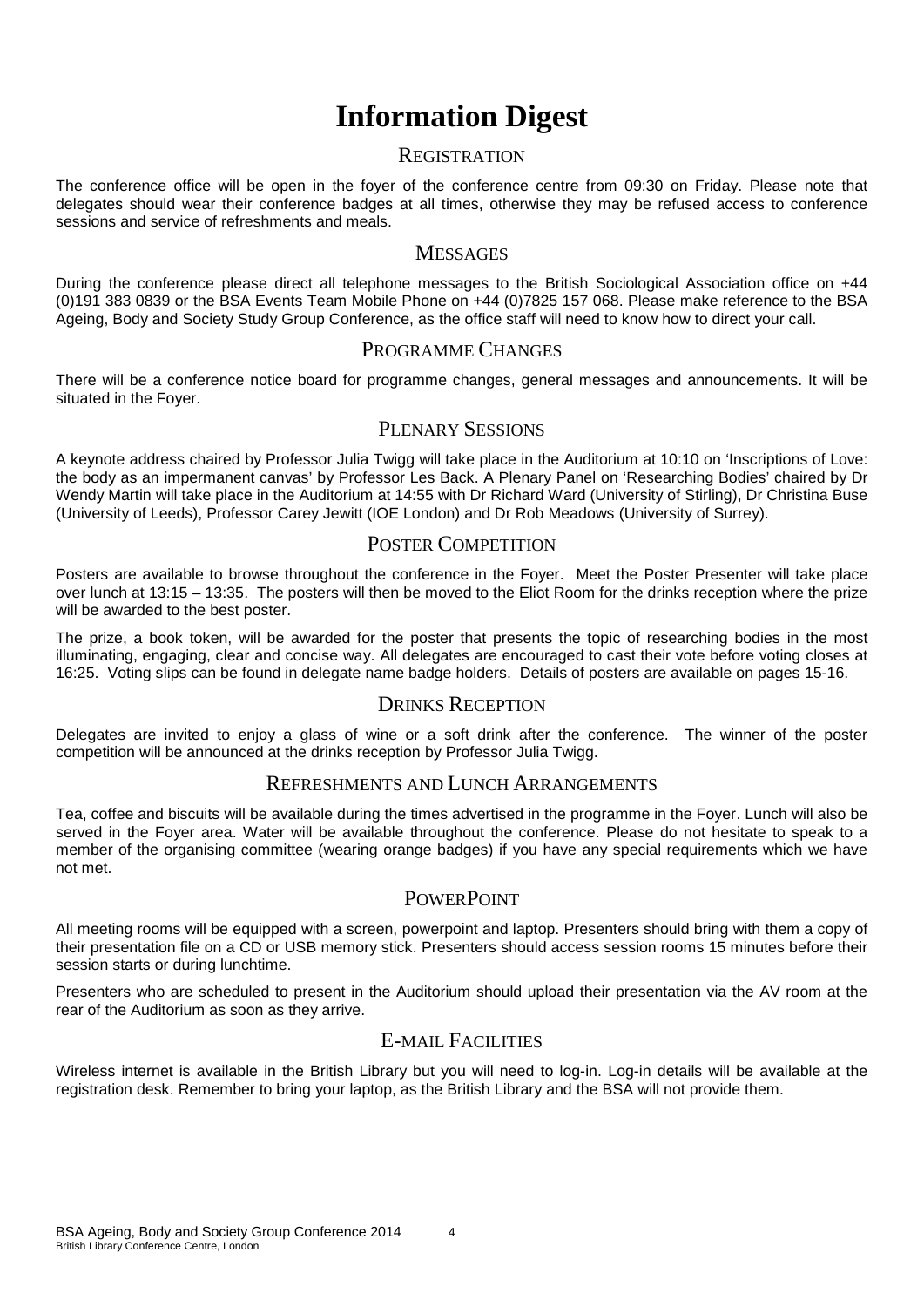# 5 BSA Ageing, Body and Society Group Conference 2014 British Library Conference Centre, London

*(Foyer)*

*(Foyer)*

# **Outline Programme**

# Friday 28<sup>th</sup> November 2014

| $10.00 - 10:10$ | <b>Conference Welcome</b><br>Library                             | Jude England, Director of Public Engagement, British<br>Dr Wendy Martin, Co-convenor of the Ageing, Body and<br>Society Study Group, Brunel University London |                                                         |                 |  |  |
|-----------------|------------------------------------------------------------------|---------------------------------------------------------------------------------------------------------------------------------------------------------------|---------------------------------------------------------|-----------------|--|--|
| $10:10 - 11:10$ | <b>Keynote Address: Prof Les Back (Goldsmiths</b><br>University) |                                                                                                                                                               |                                                         |                 |  |  |
|                 | 'Inscriptions of Love: the body as an impermanent<br>canvas'     |                                                                                                                                                               |                                                         |                 |  |  |
|                 | Chair: Professor Julia Twigg                                     |                                                                                                                                                               |                                                         |                 |  |  |
| $11:15 - 12:35$ | <b>Paper Session 1</b>                                           |                                                                                                                                                               |                                                         |                 |  |  |
|                 | <b>Auditorium</b><br>Chair: Prof Sarah<br>$N$ attlatan           | <b>Eliot</b><br>Chair: Dr Emma<br>$14/6$ inuriaht                                                                                                             | <b>Dickens</b><br>Chair: Dr Marjoie<br><b>Cihiarman</b> | Chauc<br>Chair: |  |  |

|                 | <b>Auditorium</b><br>Chair: Prof Sarah<br>Nettleton                                                                                                                                         | <b>Eliot</b><br>Chair: Dr Emma<br>Wainwright                                                                                                            | <b>Dickens</b><br>Chair: Dr Marjoie<br>Silverman                                                                                                                                        | <b>Chaucer</b><br>Chair: Dr Jacqui Gabb                                                                                                         |
|-----------------|---------------------------------------------------------------------------------------------------------------------------------------------------------------------------------------------|---------------------------------------------------------------------------------------------------------------------------------------------------------|-----------------------------------------------------------------------------------------------------------------------------------------------------------------------------------------|-------------------------------------------------------------------------------------------------------------------------------------------------|
| $11:15 - 11:35$ | Liz Lloyd<br>Internal conversations<br>in old age:<br>experiences of bodily<br>decline and decisions<br>on how to live                                                                      | <b>Isabel De Salis</b><br>Gendered ageing:<br>menopause and the<br>creation of meaning                                                                  | <b>Constantinos Phellas</b><br>Ageing among<br><b>Thalassemia Patients</b>                                                                                                              | <b>Emma King</b><br>Naturalness, unnaturalness<br>and the human exemplar -<br>The development of cultured<br>red blood cells for<br>transfusion |
| $11:35 - 11:55$ | Jean Davison<br>Researching Ageing<br>Bodies in the Home -<br>a Foucauldian analysis                                                                                                        | <b>Bianca Fileborn</b><br>Discourses on older<br>women's bodies:<br>shaping bodies, shaping<br>lives?                                                   | <b>Joseph Greener</b><br>In Defence of Covert<br>Methods for<br>Investigating<br>Mistreatment in Elderly<br><b>Residential Care</b>                                                     | Pat Mahon Daly<br>The Body in Blood Donation                                                                                                    |
| $11:55 - 12:15$ | <b>Barbara</b><br><b>Humberstone</b><br>Researching the active<br>ageing body through<br>my engagement in<br>alternative/nature-<br>based 'sport': (auto)-<br>ethnography as<br>methodology | <b>Sharon Wray/ Tracey</b><br>Yeadon-Lee<br>Researching women's<br>reinvention of self and<br>identity during midlife                                   | <b>Tej Purewal</b><br>Caring Bodies, Uncared-<br>for Selves: Elderly South<br>Asian Women's<br>Reflections on Ageing,<br>Caring, and Lifecycle                                          | <b>Harriet Palfreyman</b><br>Bodies in Action:<br>Researching the history of<br>surgical practice in the late<br>twentieth century              |
| $12:15 - 12:35$ | Joanne Mayoh<br>Older adults'<br>experiences of<br>physical activity: A<br>path towards wellbeing<br>through empowering<br>embodiment                                                       | Abigail Tazzyman<br><b>Becoming Less</b><br>Bothered? Young<br>Women's Predictions of<br>How Age Will Impact on<br>Their Body Modification<br>Practices | <b>Deborah Menezes</b><br>It does not get scary<br>after a while: The<br>construction and<br>reconstruction of self.<br>bodies and place by<br>residents of Care<br>Homes in Goa, India | <b>Richard Milne</b><br>In Search of Lost Time: The<br>Problematic Promise of<br>Stem Cell Models of the<br>Ageing Body                         |

**12:35 – 13:35** Lunch – Poster Presentations

**13:15 – 13:35** Meet the Poster Presenter

**09:30 – 10.00** Coffee and Registration *(Foyer)*

*(Auditorium)*

*(Auditorium)*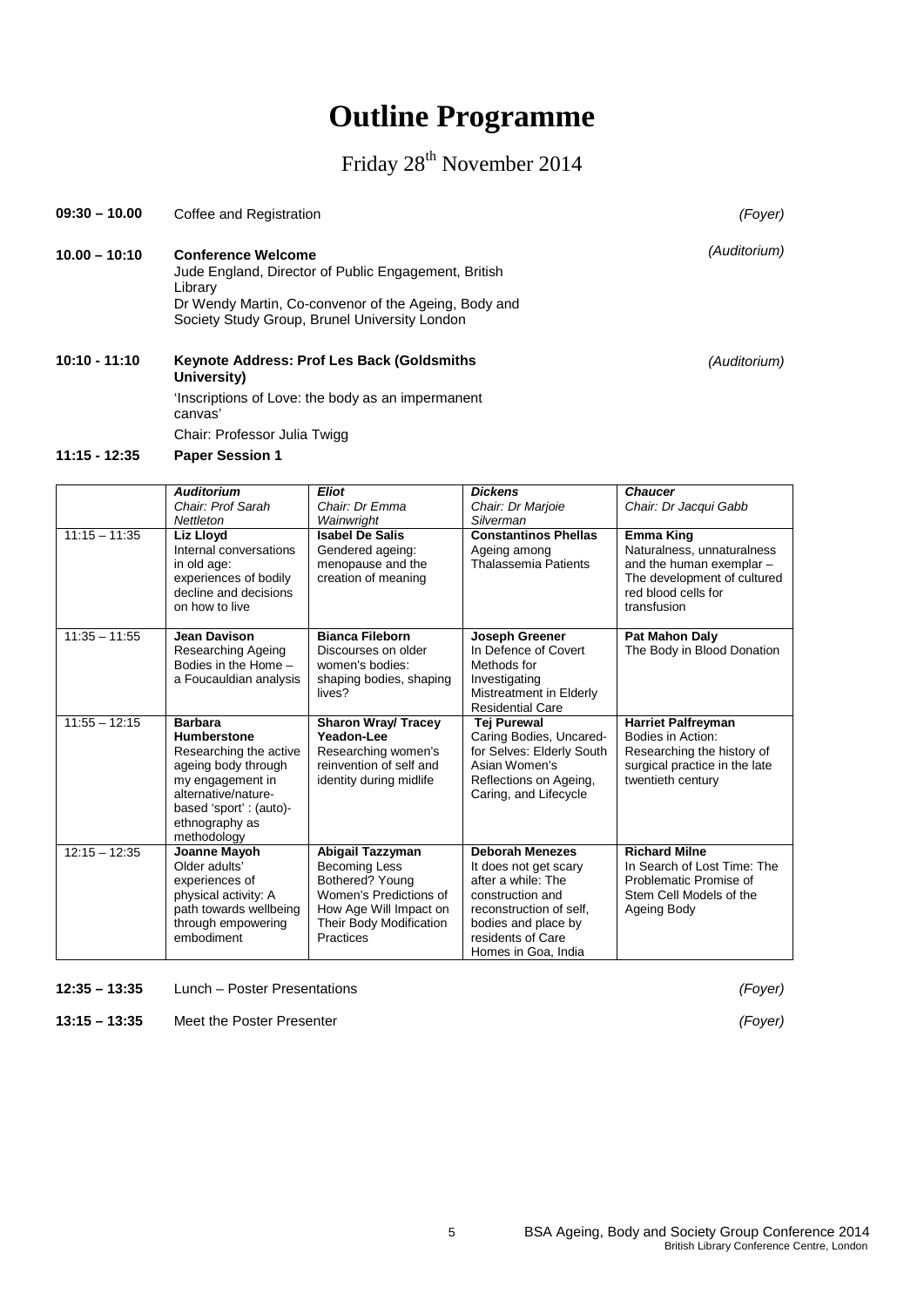#### **13:35 - 14:55 Paper Session 2**

|                 | <b>Auditorium</b>      | <b>Eliot</b>                 | <b>Dickens</b>              | <b>Chaucer</b>                       |
|-----------------|------------------------|------------------------------|-----------------------------|--------------------------------------|
|                 | Chair: Dr Sharon       | Chair: Prof Julia Twigg      | Chair: Prof Barbara         | Chair: Dr Sweta Rajan-Rankin         |
|                 | Wray                   |                              | Humberstone                 |                                      |
| $13:35 - 13:55$ | Jacqui Gabb            | <b>Chloe Steadman</b>        | <b>Sam Martin</b>           | <b>Fiona Holland</b>                 |
|                 | <b>Enduring Love?</b>  | Temporal bodies:             | Twitter, the City and the   | 'I'm me with a bit missing':         |
|                 | Sex, intimacy and      | Exploring how tattoo         | Gut: How Coeliacs find      | Identity and body image in           |
|                 | the ageing couple      | consumers negotiate the      | food & re-write the city    | younger women opting not to          |
|                 |                        | intricate                    | landscape with health-      | reconstruct after mastectomy.        |
|                 |                        | permanence/impermane         | related knowledge           |                                      |
|                 |                        | nce dialecticl               |                             |                                      |
| $13:55 - 14:15$ | John Jacobs            | <b>Michael Rees</b>          | <b>Shadrek Mwale</b>        | <b>Sophie Rees</b>                   |
|                 | Love Health and        | The Insider/Outsider         | 'Passive labour?' -         | Risky bodies and uncertainty:        |
|                 | Social Capital at      | status of a Heavily          | exchanging the body for     | young women living with a            |
|                 | Mid-life               | <b>Tattooed Researcher</b>   | the financial rewards in    | history of breast cancer             |
|                 |                        | <b>Researching Tattooing</b> | first in-human clinical     |                                      |
|                 |                        |                              | trials among healthy        |                                      |
|                 |                        |                              | volunteers.                 |                                      |
| $14:15 - 14:35$ | <b>Bethany Morgan-</b> | Anna Sadkowska               | <b>Fernanda Marquetti</b>   | <b>Mary Madden</b>                   |
|                 | <b>Brett</b>           | I will breathe in, and       | Body and city: public       | Researching wounded bodies:          |
|                 | Imagining Ageing:      | fasten anything, and live    | suicide on the              | impacts and limitations of living    |
|                 | Young people's         | with it for the day, if I    | boundaries of the           | with chronic wounds                  |
|                 | accounts of            | have to: older men's         | metropolis                  |                                      |
|                 | embodiment in later    | experience of body dis-      |                             |                                      |
|                 | life                   | comforting in the context    |                             |                                      |
|                 |                        | of fashion and clothing      |                             |                                      |
| $14-35 - 14:55$ | Nadya Nartova          | <b>Hettie Malcomson</b>      | Ana Zahira Bassit           | Jenny-Ann Danell                     |
|                 | Age at work: the       | Dance, elegance and          | Visible persons and         | Bodily experiences of                |
|                 | construction of the    | ageing in the Port of        | invisible links: city, body | <b>Complementary and Alternative</b> |
|                 | age by girls-          | Veracruz, Mexico             | and mental suffering of     | Medicine                             |
|                 | teenagers and          |                              | homeless people living      |                                      |
|                 | young women in         |                              | in a São Paulo's            |                                      |
|                 | modern Russia          |                              | neighbourhood               |                                      |
|                 |                        |                              |                             |                                      |

| 14:55 – 16:10 | <b>Plenary Panel</b>          |  |  |
|---------------|-------------------------------|--|--|
|               | <b>Chair: Dr Wendy Martin</b> |  |  |

*(Auditorium)*

**16:10 – 16:25** Break *(Foyer)*

#### **16:25 – 17:45 Paper Session 3**

|                 | <b>Auditorium</b><br>Chair: Dr Liz Lloyd                                                                                                                       | Eliot<br>Chair: Dr Dawn Lyon                                                                                 | <b>Dickens</b><br>Chair: Dr Bethany<br>Morgan-Brett                                                                                                    | <b>Chaucer</b><br>Chair: Dr Janet Fink                                                                                                                                                                   |
|-----------------|----------------------------------------------------------------------------------------------------------------------------------------------------------------|--------------------------------------------------------------------------------------------------------------|--------------------------------------------------------------------------------------------------------------------------------------------------------|----------------------------------------------------------------------------------------------------------------------------------------------------------------------------------------------------------|
| $16:25 - 16:45$ | Ana Zahira Bassit<br>Body and<br>Homosexuality:<br>older lesbians and<br>gay men life paths                                                                    | <b>Emma Wainwright</b><br>The body-space<br>relations of research(ed)<br>on bodies                           | <b>Andrew Timming</b><br>What Do You Think of<br>My Ink: Assessing the<br>effects of body art on<br>employment chances                                 | Jen Tarr<br>Researching Chronic Pain<br>Communication through Arts<br>Workshops                                                                                                                          |
| $16:45 - 17:05$ | <b>Caroline Oliver</b><br>Researching ageing<br>bodies and care<br>management across<br>contexts of diversity<br>and sameness                                  | <b>Francesca Ghillani</b><br><b>Transnational Bodies:</b><br>Migration and Bodily<br>Practices in Later Life | <b>Gunjan Shukla</b><br>The social construction<br>of the ageing worker:<br>conceptual issues in the<br>development of an<br>embodied perspective      | Sarah Wright<br>Reconstructing Ourselves: A<br>collaborative study involving<br>arts, digital storytelling and<br>qualitative research focussed on<br>the experience of complex<br>breast reconstruction |
| $17:05 - 17:25$ | Samantha Lyle<br>Taboos, silences<br>and half utterances<br>or what's a<br>qualitative<br>researcher like you<br>doing in a clinical<br>trials unit like this? | <b>Richard Green</b><br>Older men and prostate<br>cancer: Managing<br>experiences of<br>uncertainty          | Sweta Rajan-Rankin<br>Immaterial bodies and<br>disembodied voices:<br>Racializing the (in) visible<br>labour of Indian call<br>centre workers          | <b>Marjorie Silverman</b><br>The lived experience of filming:<br>Exploring reflexivity in video-<br>based data collection and<br>analysis                                                                |
| $17:25 - 17:45$ | <b>Siewpeng Lee</b><br>The ageing body<br>through the prism of<br>Lefebvre's rhythm<br>analysis                                                                | Joanna Cross<br>The Significance of the<br>Aesthetic for the Support<br>of Older People                      | Anastasia Chamberlen<br>Imprisoned Bodies:<br>Methodological<br>Reflections from a study<br>into women prisoners'<br>embodied punishment in<br>England | Leila Dawney<br>Figures of authority                                                                                                                                                                     |

#### **17:45 - 18:45 Drinks Reception** *(Foyer/Eliot Room)*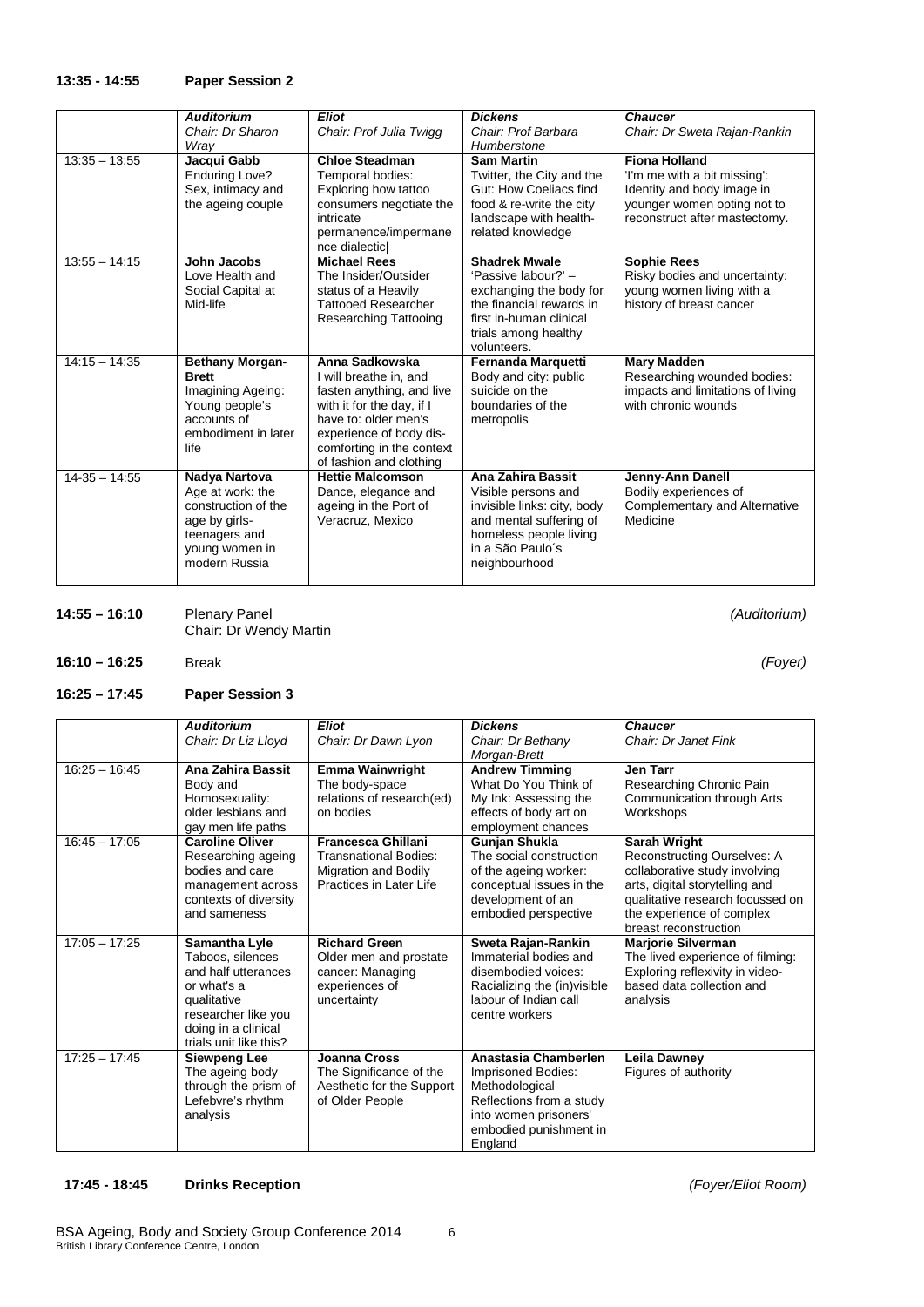# **KEYNOTE SPEAKER**

# **Professor Les Back Goldsmiths University**

Friday  $28^{th}$  November 2014  $10:10 - 11:10$ 

# AUDITORIUM

### **'Inscriptions of Love: The Body as an Impermanent Canvas'**

The lecture explores the ways in which time is deposited in the body and how our emotional lives, triumphs as well as adversities are inscribed on its fleshy canvas. Returning to earlier work on embodied life and tattooing this lecture updates some of the lives featured in *The Art of Listening* (Berg, 2007). In particular, the lecture focuses on the ways in which emotional life is embodied in the context of working-class experience and how a sensuous methods can make admissible life textures that are either ridiculed or vilified. It will be argued that developing alternative ways of narrating working class life is increasingly urgent because an epidemic of class hatred has taken hold within the mass media and within everyday routines of bourgeois judgement. The argument of this lecture will be made through images made by photographer Paul Halliday which is part of a ongoing ten-year collaboration in visual sociology.



Les Back is a Professor of Sociology at Goldsmiths, University of London. His work attempts to create a sensuous or live sociology committed to new modes of sociological writing and representation. His books include: Live Methods with Nirmal Puwar (Wiley-Blackwell, 2012), Cultural Sociology: An Introduction with Andy Bennett, Lauar Desfor Edles, Margaret Gibson, David Inglis, Ronalds Jacobs and Ian Woodward (Wiley-Blackwell, 2012); The Art of Listening (Berg 2007), Auditory Cultures Reader with Michael Bull Berg (2003), Out of Witnesses with Vron Ware, University of Chicago (2002); The Changing Face of Football: Racism and Multiculture in the English Soccer, with Tim Crabbe and John Solomos (Berg 2001);New Ethnicities and Urban Culture: Racisms and Multiculture in Young Lives (University College Press, 1996). In 2011 he published a free online book called Academic Diary [\(http://www.academic-diary.co.uk/\)](http://www.academic-diary.co.uk/) that argues for the values of scholarship and teaching. He also writes journalism and has made documentary films.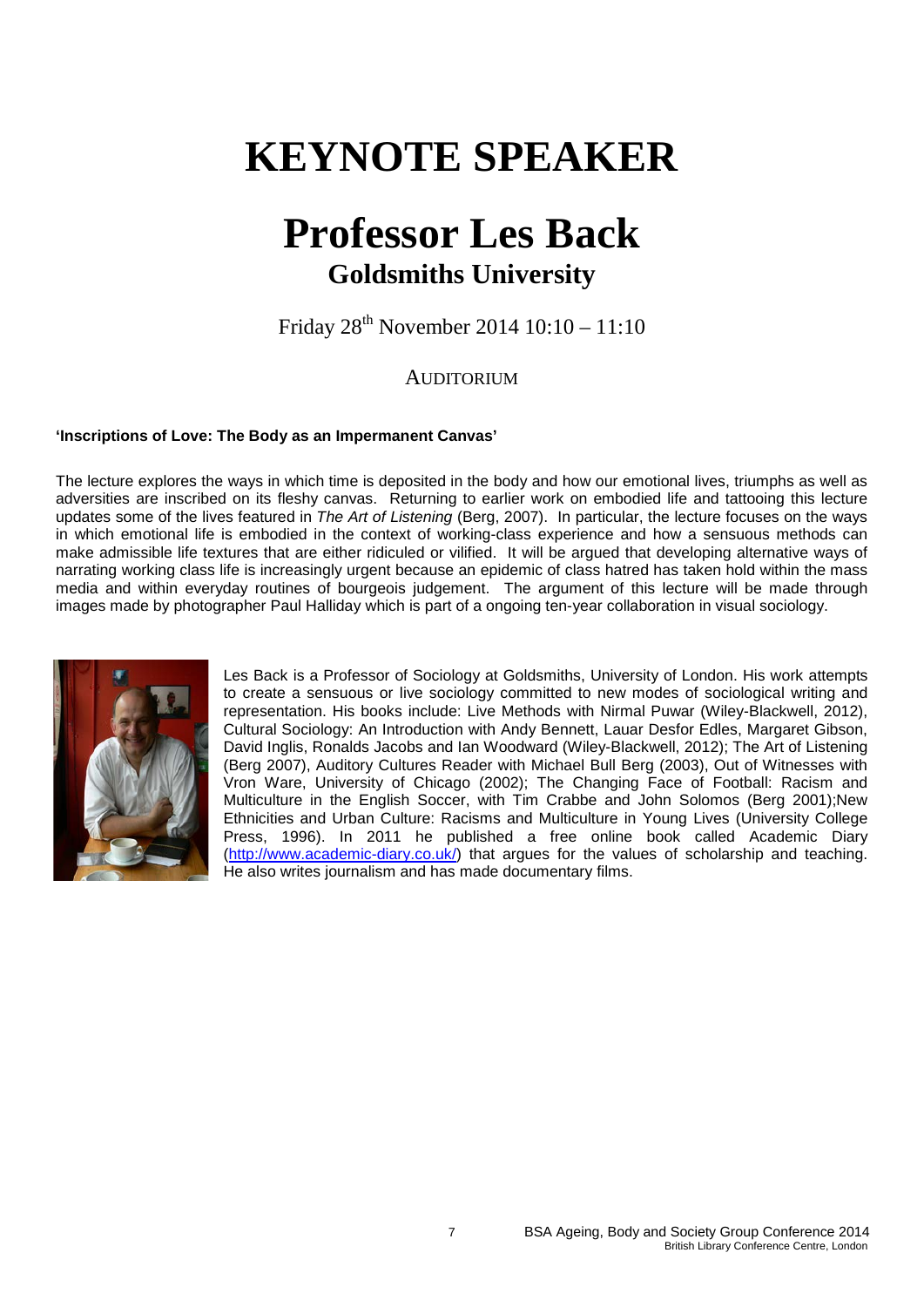# **PLENARY PANEL Researching Bodies**

Friday 28th November 2014 14:55 – 16:10

**AUDITORIUM** 

#### **Panel**

Christina Buse, University of Leeds Richard Ward, University of Sterling Carey Jewitt, Institute of Education, University of London Rob Meadows, University of Surrey



#### **Christina Buse, University of Leeds**

Christina Buse is a postdoctoral Research Fellow at the University of Leeds, developing work around affect, emotion, care, and technology. Her PhD research examined older people's usage of new information and communication technologies, and the location of everyday experiences of technology use within 'embodied techno-biographies'. She has since worked as a researcher at the Universities of Leeds and Kent, working on the embodied health and social care needs of older people and family carers. Her recent research includes the Dementia and Dress study with Julia Twigg, which explored everyday experiences of clothing and dress for people with dementia, family carers and care-workers.



#### **Richard Ward, University of Stirling**

Richard Ward is a Lecturer in Dementia Studies at the University of Stirling. Richard is a registered social worker and has a particular interest in social care practice and the support of people with dementia. He is currently writing up a 28-month ESRC-funded study investigating the management of appearance in dementia care. Richard's current research involves exploring the meaning and experience of neighbourhood for people with dementia and carers. He is the co-organiser of the Memory Friendly Neighbourhood Network – an interdisciplinary group with a shared interest in the notion of 'dementia-friendly communities': <http://memoryfriendly.org.uk/>



#### **Carey Jewitt, Institute of Education, University of London**

Carey Jewitt is Professor of Learning and Technology at the Institute of Education, University of London. Her research interests are the development of visual and multimodal research methods, video-based research, and researching technology-mediated interaction. She Directs MODE - Multimodal Methods for Researching Digital Data and Environments<sup>1</sup> (MODE.ioe.ac.uk) and MIDAS Methodological Innovation in Digital Arts and Social Sciences (MIDAS.ioe.ac.uk). Carey co-edits Visual Communication (Sage), and her recent publications The Sage Handbook of Researching Digital Technologies (2013) with Sara Price, and The Routledge Handbook of Multimodal Analysis (2013).



#### **Rob Meadows, University of Surrey**

Rob Meadows is a Senior Lecturer in the Department of Sociology at Surrey. He has published widely on sociological aspects of sleep, including papers on the embodied nature of sleep and 'unruly bodies' at night. He is currently working on a project looking at embodied change in recovery from addiction (with Sarah Nettleton and Jo Neale). Rob also developed and teaches on an undergraduate model entitled 'Researching Bodies'.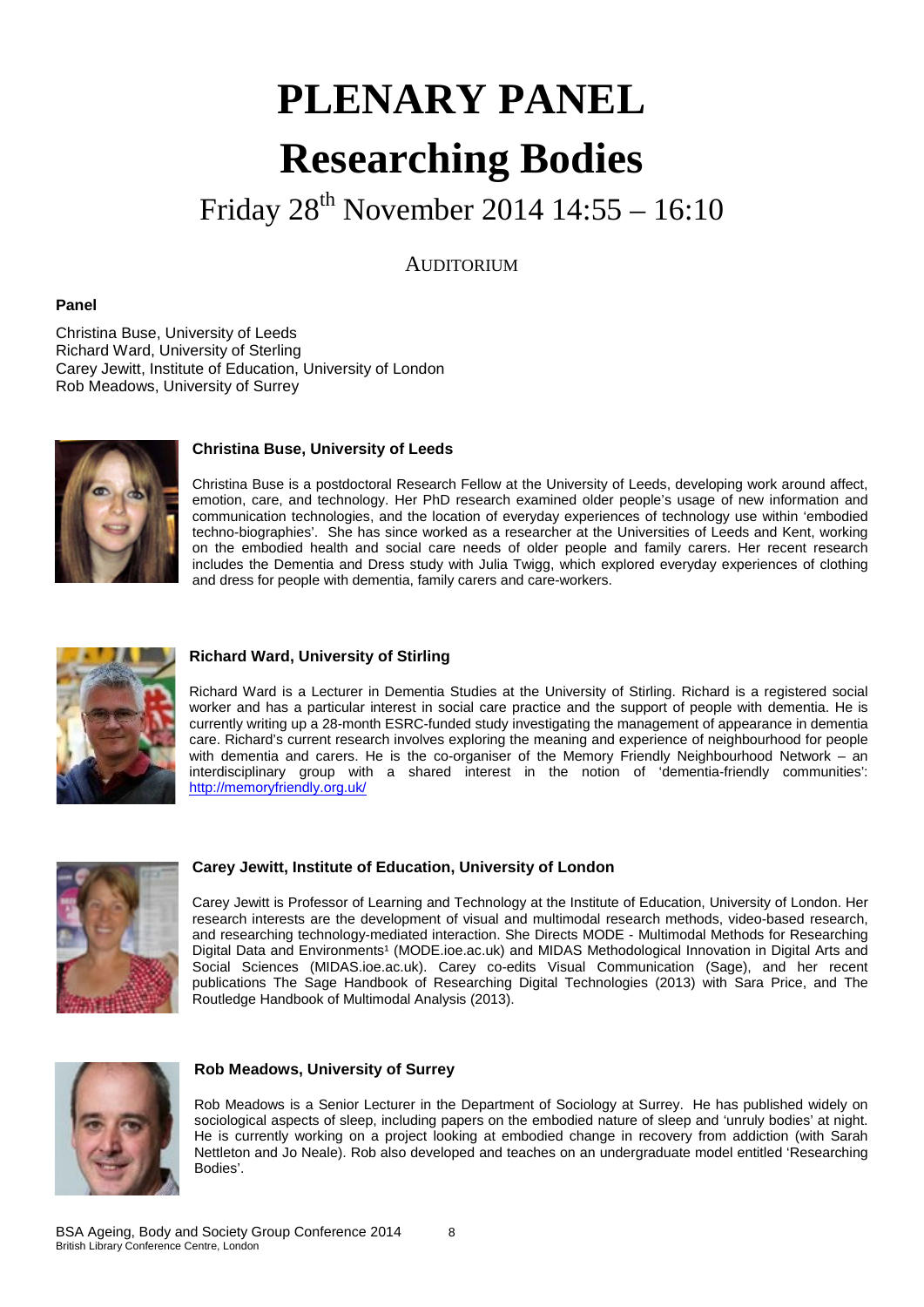# **Friday 28th November 2014 11:15 - 12:35 PAPER SESSION 1**

### AUDITORIUM

**Chair**: Prof Sarah Nettleton

#### **Internal Conversations in Old Age: Experiences of Bodily Decline and Decisions on How to Live**

*Lloyd, L. (University of Bristol)*

Evidence of experiences of bodily decline in old age is often derived from third person accounts but there is an increased interest in older people's own perspectives. Drawing on the findings of a longitudinal qualitative study of Maintaining Dignity in Later Life (New Dynamics of Ageing Programme, ESRC RES-352-25-0016) this paper presents an analysis of older participants' accounts of disruptions to familiar ways of living brought about by illness and bodily impairment. Archer's concept of the 'internal conversation' is utilised to explore the embodied, the performative and the social dimensions of life and the relationship between these through this time of change. It is argued that Archer's concept is particularly useful in understanding the complex processes involved in making the decisions that are typically required in old age about living with ill health and impairment and preparing for a future of further decline. The internal conversations evident in research participants' accounts reflect a strong desire to maintain a sense of self and personal dignity in the context of major change to daily routines, activities and relationships and shifting social identities.

#### **Researching Ageing Bodies in the Home – a Foucauldian Analysis**

*Davison, J. (Teesside University)*

The structure of the United Kingdom population is changing with the percentage of people aged 65 and over increasing from 15% in 1985 to 17% in 2010 (Office of National Statistics 2012). During this time older people have been encouraged to remain living in their own homes (National Consultative Ethics Committee for Health and Life Sciences 1998). There is a large body of evidence regarding the home but there is a dearth of research which uses critical social theory. This research examined whether older people resist or conform to dominant circulating discourses regarding the aged body in the home. Narrative accounts were generated from a sample of 12 older people on two separate occasions on a one-to-one basis. The data was transcribed verbatim and condensed via a thematic analysis followed by a discourse analysis using Foucault's ideas. The discourse of the body highlighted how changes associated with ageing were viewed as a problem threatening self-sufficiency creating a vulnerable subject position. Self-surveillance was used to judge what they could and could not manage safely and accompanied by selfdiscipline so that the body was challenged to do in order to maintain fitness and health. The discourse of the body exemplifies how the ageing body is spoken about from a cultural perspective, in negative terms, and how this construction of embodied ageing permeates the narratives of older people.

#### **Researching the Active Ageing Body through my Engagement in Alternative/Nature-Based 'Sport' : (Auto) - Ethnography as Methodology**

#### *Humberstone, B. (Bucks New University)*

As a 'baby boomer' , I explore the ageing body with specific professional interest in embodiment, well-being and alternative physical activity (together with implications for social and environmental justice), I continue to research my physical active experiences whilst also exploring other older people's embodied experiences (Humberstone, 2011; Humberstone & Cutler-Riddick, 2014). Following Pink's (2009:25), sociology of the senses perspective, I pay attention to 'emplacement' ethnography speaking to' the shift towards more sensuous forms of scholarship in sport and physical culture' Sparkes & Smith (2012: 170).

This presentation considers researching ageing bodies, how the older body learns to be in the world through the 'pleasure' of alternative physical activities. It discusses exploring sensory lived experiences drawing upon (auto)-ethnographic approaches and considers how to (re) –presentation of narratives.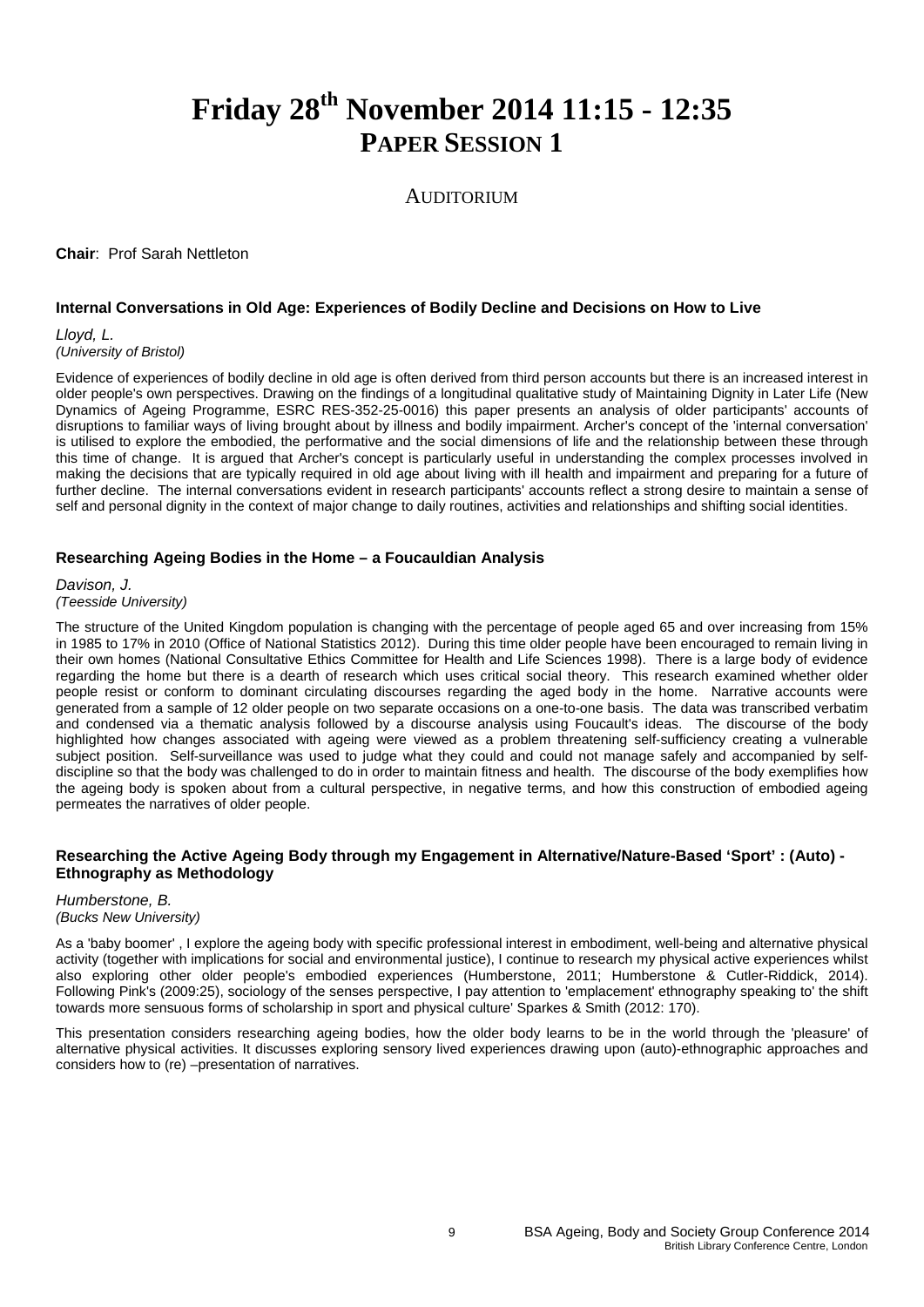#### **Older Adults' Experiences of Physical Activity: A Path Towards Wellbeing through Empowering Embodiment**

*Mayoh, J., Jones, I. (Bournemouth University)*

It is broadly accepted that ageing plays an important role in the way that we experience our bodies. Scholars agree that as we age we are more likely to develop a negative and self-conscious relationship with our physical selves which has adverse implications for individual wellbeing. Furthermore, the socially constructed ageing body is one that lacks power within society, and is often predefined as 'deviant' in-line with the prevalent biomedical discourse.

Physical activity is frequently outlined as making a positive contribution to successful ageing by providing older adults with affirmative body experiences through promoting physical empowerment and wellbeing. Whilst most existing research exploring physical activity and ageing adopts the bio-medical model that views the body and mind as detached entities, increasingly scholars are adopting a more embodied form of enquiry that allows the ageing body to be understood in a process of action and interaction. Phenomenological approaches have been identified as having particular utility as an embodied method of exploring the lived body experience that can assist in bringing the body back into research exploring the ageing body and physical activity.

This theoretical paper contributes to the modest emerging body of literature that provides an embodied analysis of physicality in order to propose how physical activity may provide existential possibilities for empowerment and wellbeing for older adults. In doing so we draw upon phenomenologically informed dwelling-mobility theory in order to explore examples of how sport provides these opportunities for wellbeing through the experiential life world dimensions of embodiment and identity.

# ELIOT ROOM

**Chair:** Dr Emma Wainwright

#### **Gendered Ageing: Menopause and the Creation of Meaning**

*de Salis, I., Owen-Smith, A., Donovan, J., Lawlor, D. (University of Bristol)*

Menopause is 'a marker between being relatively youthful and young and then suddenly not', it can engender feelings of being unsexy 'like an old hag', or lack of purpose akin to the 'withered apple on the tree'. These were some ways women talked about menopause. Alternatively, menopause is a liberatory experience challenging feelings of oldness or, like ageing, is just 'something that happens'. Here we explore the interrelationship between ageing and menopause in women's bodies and selves during their experiences of mid-life. We use the anthropologist Margaret Lock's notion of 'local biologies' which focuses on the interaction between the social and biological processes of menopause, on the site of the creation of meaning, where bodily experiences become social or visible to oneself and others. It is known that part of the taboo of menopause lies in its connection with the shame of ageing associated with the gendered body in contemporary society. We develop this theme by exploring the varied ways that notions and experiences of ageing manifest in the struggle for meaning in changing female bodies and selves during menopause. Whereas some women experienced ageing and menopause as separate processes, others felt they were integral to each other: profoundly impacting on self-identity, with the association of hormones with youth, and menopause as the end of femininity, degeneration and dying. This research is based on 48 in-depth interviews with women living in the UK at different menopausal stages and is part of an on-going project of repeat interviews over 4 years.

### **Discourses on Older Women's Bodies: Shaping Bodies, Shaping Lives?**

*Fileborn, B., Thorpe, R., Hawkes, G., Minichiello, V., Pitts, M. (La Trobe University)*

Although there are diverse discourses and representations of ageing bodies, prominent representations of older women's bodies tend to centre on competing messages about 'healthy' ageing or, conversely, anxieties about the body in decline. These discursive positions are themselves imbued with gender-specific meanings. For older women, ageing 'well' may be associated with normative femininity, and the capacity to present the body in an appropriately feminine way. In contrast, the body in decline may be signified by a failure or refusal to engage in the bodywork required by normative femininity. This raises the question of how these competing discourses may inform women's embodied experiences of ageing. Drawing on qualitative interviews with 58 Australian women aged 55-81, from urban, rural and regional locations, this paper will consider how our participants negotiated these competing discourses in their everyday experiences and decision-making processes in relation to dress, bodily presentation and self-image. While it was apparent that these discourses were a significant influence in our participants' lives, the ways in which they informed these women's practices were complex and context-dependent. For instance, the influence of these discourses varied across public and private settings, and according to relationship context. The paper will present data that illustrates that our women were challenging these dominant messages and seeking to age on their own term.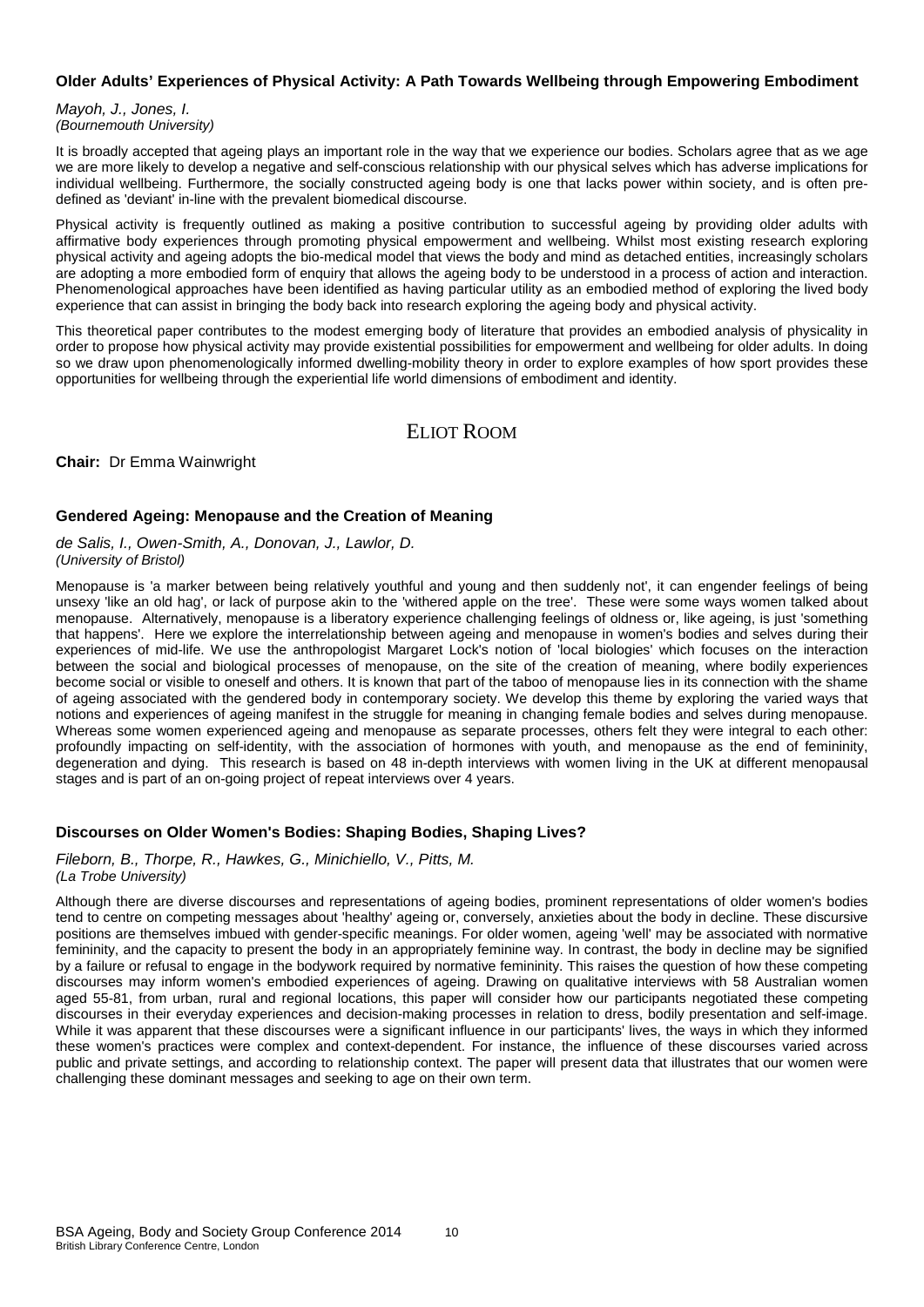#### **Researching Women's Reinvention of Self and Identity During Midlife**

*Wray, S., Yeadon-Lee, T. (University of Huddersfield)*

This presentation is based on a qualitative research study focusing on the strategies women use to re-invent and transform their sense of self and identity during midlife. We discuss our methods and experiences of interviewing midlife women and some of the key issues emerging from our research. These include the impact of researcher and research participant biographies on the interview process, the co-constructed nature of dialogue on the ageing body, how midlife bodies may serve as a medium for the imaginative re-invention of self and identity, and how midlife women's strategies of resilience and hope for the future may be captured. We will suggest ways in which methodological tools can be used creatively in order to ensure they are appropriate for the task. Our aim in this paper is to suggest some methods and approaches which enable both the embodied nature of midlife, and the diversity of experiences and perspectives that characterise this significant period of life, to be explored.

#### **Becoming Less Bothered? Young Women's Predictions of How Age will Impact on Their Body Modification Practices**

#### *Tazzyman, A.*

Ageing women's bodies and body modification practices occupy a contradictory relationship in the popular imagination. As women age their bodies are viewed to move further away from the ideal and require more work, while simultaneously women are expected to be more able to resist external pressures. This paper will examine young women's predictions of how age will impact on their body modification decisions and self-presentation. The term body modification is used to mean the methods which women engage in order to alter their physical body and appearance. All methods of body modification (e.g. invasive or non-invasive; selfadministered or other-administered; permanent or temporary) are considered, provided the intention of their use is primarily to alter the user's physical appearance. Based upon 30 life-history interviews, this paper will argue that body modification is a social phenomenon and its practice is significantly determined by social perceptions of age appropriateness and peer norms. Appearance, it shall be contended, is situated as an extension of an individual's identity. It is therefore not simply the material realities of ageing that motivate changes in women's body modification regimes but their awareness of how women are expected to present themselves.

# DICKENS ROOM

**Chair:** Dr Marjorie Silverman

### **Ageing Among Thalassemia Patients**

*Phellas, C., Constantinou, C. S., Loizou, C., Beck, S., Karekla, M., Talias, M. (Rubsi-Research Unit in Behavior & Social Issues)*

There is evidence to suggest that the life expectancy among Thalassemia patients is 50 years of age. For patients with Thalassemia, thereafter, there is no third age, while ageing in the sense of health deterioration and life-style changes starts much earlier as compared with people without any health conditions. This paper presents the findings of a qualitative study of how patients' with Thalassemia understand ageing, biography and self-identity. The study used Atlas Ti software for coding and relied on an interpretive approach for analysing patient experiences. Through indepth interviews, the study shows that patients with Thalassemia aim to construct their biographies in order to fulfill their cultural goals and social obligations (i.e. education, family, employment etc); however, due to the short life expectancy and the feeling of uncertainty they have about possible complications, they feel that they are experiencing a "biographical unfulfillment". The study is part of a larger research project on the quality of life of patients with Thalassemia in Cyprus and it is co-funded by the Cyprus Republic and the European Regional Development Fund (EU).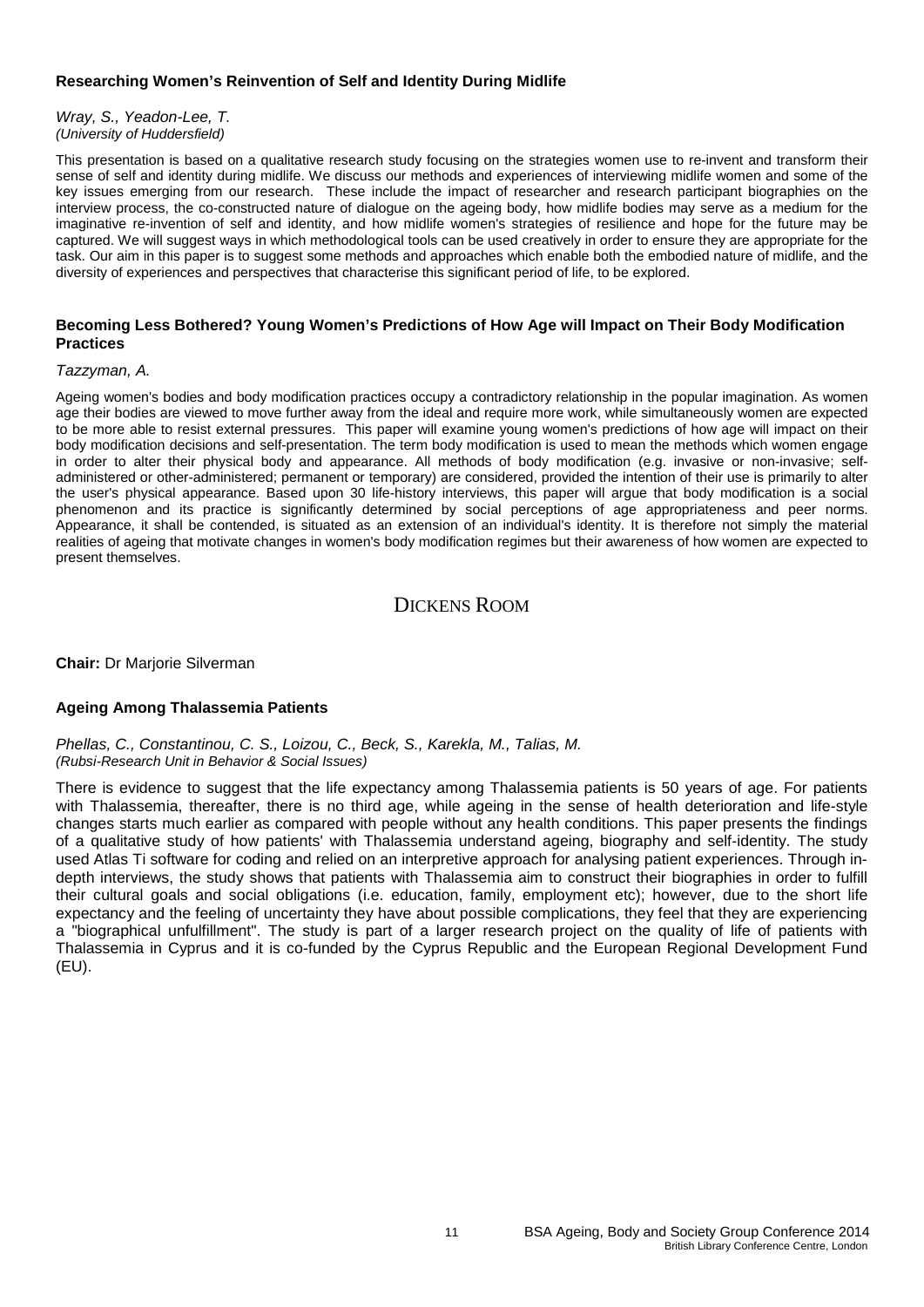#### **In Defence of Covert Methods for Investigating Mistreatment in Elderly Residential Care**

#### Greener J.

*(Liverpool Hope University)*

The increasing dominance of a tick-box, litigation-fearing approach to ethics is eroding the scope for research methodologies where informed consent for all involved parties is not gained. This presentation unravels the ethical rationale behind a covert ethnographic PhD project examining mistreatment in one elderly residential care home where the researcher worked as a care assistant. The paper argues that covert research can be ethically grounded. Two strengths of the methodological approach are focused on here. Firstly, notions of privacy are often employed by powerful elites to limit scrutiny of certain, often problematic and brutal, areas of social life. Accessing the large, profit-making owner of the care home in question proved to be impossible using an overt stance but it is also arguably in the interests of those residing in the homes to open these places up for academic inquiry. Secondly, a covert position in the field can be crucial for adopting a truly participative approach which can create particular forms of embodied knowledge not possible within other research strategies. The prominent conclusions drawn by the study orientated around the idea that care workers found it unavoidable but to engage neglectful practices due to the organisation of the work in the home. The same findings may not have emerged if the researcher had not occupied the role of complete participant. The paper concludes with some comments concerning under what conditions covert research may be justified.

#### **Caring Bodies, Uncared-for Selves: Elderly South Asian Women's Reflections on Ageing, Caring, and Lifecycle**

#### *Purewal, T., Jasani, R. (SOAS, University of London)*

This article focuses upon the myth of the South Asian family as a self-fulfilling unit in which a construction of 'looking after their own' is perpetuated which intrinsically erases the agency of bodies providing a large proportion of the function of caring at home. Mainstream social and healthcare services continue to utilise this imagined 'myth' of the South Asian family in their judgments of the needs of South Asian elderly women. Based on ethnographic fieldwork and focus groups conducted at a women's centre in Britain, the paper will highlight a number of themes which reflect the senses of 'self' and 'selflessness' which caring ageing bodies maintain through an exploration of the hubs of support which a group of elderly women identify in their everyday coping strategies. Gendered senses of self, fulfilment and happiness from caring functions of the family are, as we find, bearing the strains of generational shifts around the culture of the family, caring, and expectations of women's roles as they move through the life coursethus marking a fine line between caring bodies to uncared-for selves. The paper highlights how ageing, caring bodies are both utilised by mainstream services as the foundation of 'care in the community' while also being the hallmark of selflessness and selfsacrifice which is a requirement for the replacement of welfare provision under austerity.

#### **'It does not get Scary after a While': The Construction and Reconstruction of Self, Bodies and Place by Residents of Care Homes in Goa, India**

*Menezes, D. (The University of Edinburgh)* 

This paper examines the socialisation of residents in care homes in Goa. It focuses on how self, bodies and place are constructed and reconstructed by the residents. The paper evinced the above by highlighting five socialization processes encountered by the residents in the Homes. These include: adjustment of the body, assessment of the body, emphasis on the body, management of the body and relation to the body. Adjustment of the body occurs within the changed physical and social environment upon entering the home; assessment of the body follows within the assessments by the staff during admission which focus on the new resident's body as dysfunctional and limited; emphasis on the body refers to the home's focus on body care as well as the residents' focus on their own ageing and 'unpredictable bodies'; management of the body focuses on the impact of routines, regulations and procedures on the residents' body; and finally relation to the body describes the residents' relations to the boundaries of relationships within the home. This paper thus helps to capture how residents internalise institutional socialisation processes, and the sources of tension and conflict that need to be kept under control in order to ensure the smooth running of the home.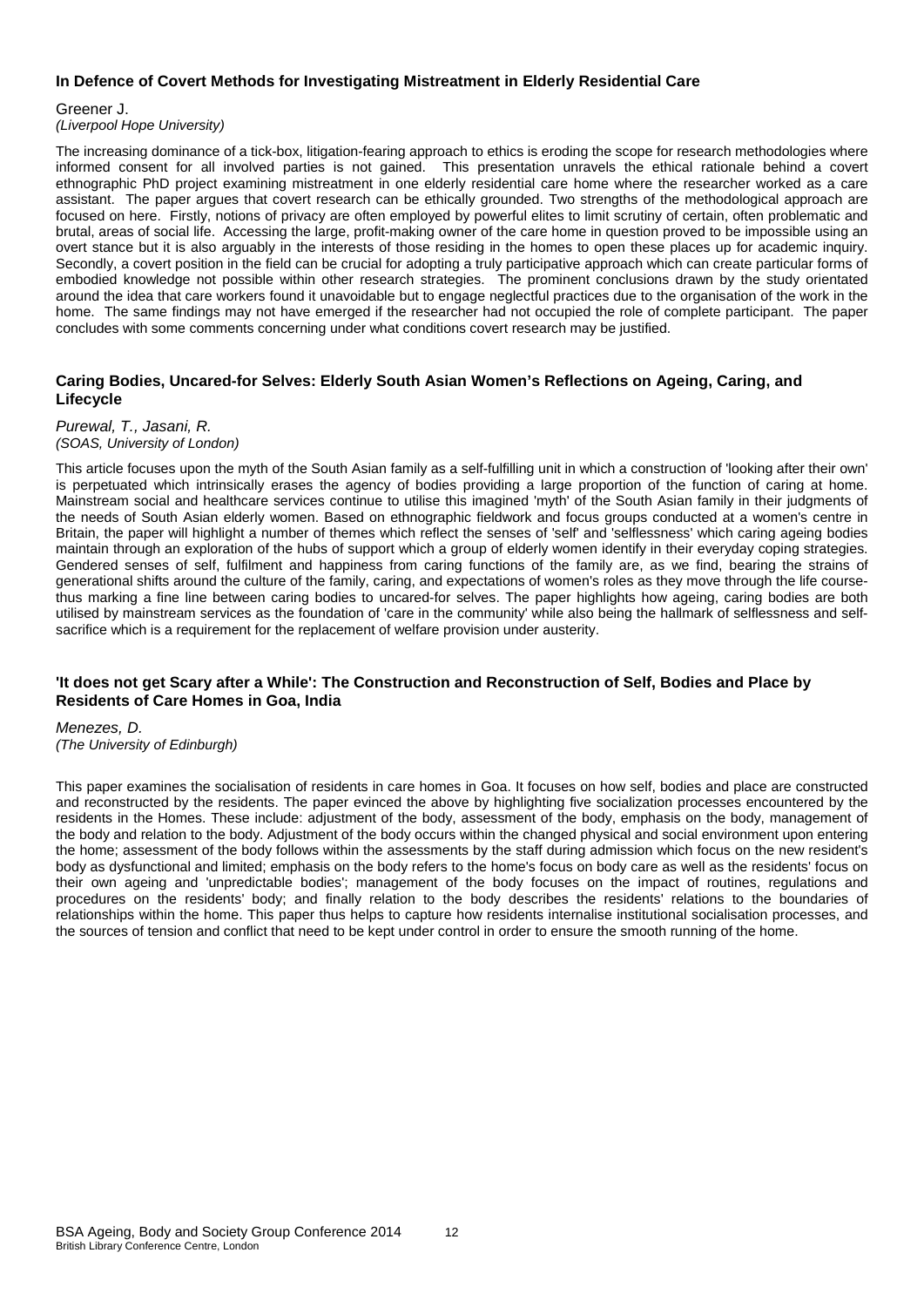**Chair:** Dr Jacqui Gabb

#### **Naturalness, Unnaturalness and the Human Exemplar – The Development of Cultured Red Blood Cells for Transfusion**

*King, E. (The University of Edinburgh)*

Transfusions of red blood cells from donors are a mainstay of modern medical practice, however problems exist with supply, cleanliness, and potential recipient reactions. The BloodPharma project is a multidisciplinary research project seeking to grow red blood cells in the laboratory, from stem cells, for the purposes of transfusion. This paper follows the work of the BloodPharma project over the past six years, examining what it means to be 'natural' in the world of blood and stem cells. The high numbers of people requiring blood transfusions makes the discussion of laboratory cultured red blood cells pertinent to more than traditional 'patients'. This research draws on observation, interviews, and focus groups with both the scientists and wider publics. It shows how the scientists must manage the difficult transition from accepted and well trusted transfusion using donors, to a potential new product. Throughout the project the team have looked to the human body as a benchmark, or exemplar, of how blood production should be done. At the same time they have attempted to distance their work from the less publically acceptable 'synthetic' blood products. How this new product is aligned, or distanced, from current blood transfusion has implications both for the regulatory system and for future patient uptake. Findings from research with publics shows the attachments to donated blood, and the wider questions which arise about where to situate this product within our understanding of conventional pharmaceutical drugs and blood transfusion.

#### **The Body in Blood Donation**

*Mahon-Daly, P. (Bucks New University)*

The paper will discuss narratives from research into blood which illustrates the bodily labour of the blood donor. Blood donation is know to be a form of emotional labour, but by examining the narratives of donors in the action of giving it is possible to argue that there is bodily investment into this hidden aspect of citizenship.The narratives also reveal details of an enthophysiological, cultural nature and argues how body myths about blood persist in a biomedically dominent world. The data was gathered during research at blood donor sessions in the UK.

### **Bodies in Action: Researching the History of Surgical Practice in the Late Twentieth Century**

*Palfreyman, H. (Imperial College London)*

Historians researching surgery have grappled in various ways with writing the history of practice. My current project examines the transformation in surgical practice that occurred in the 1980s and 1990s with the introduction of "keyhole" surgery. This period witnessed a profound shift in the practice of surgery and the skills of the surgeon, yet these embodied aspects of the history are notoriously hard to access using traditional historical methodologies. For example, oral accounts from surgeons can illuminate the processes of operations but more tacit knowledge such as changing ways of manually operating equipment are difficult to capture.

However, this is a question that can be addressed well through a new methodology in historical practice; simulated re-enactment. Retired surgical teams are brought together in an artificial operating theatre environment in order to simulate an operation with the instruments and equipment they would have used in the decades previous. Here the historian takes on the role of ostensible ethnographer, observing the gestures and relationships that are unconsciously performed by participants but that remain an important aspect of the operation. This paper introduces the methodology of simulated re-enactments and presents a discussion of the uses historians of the recent past can make of methodologies borrowed from the social sciences and tailored to address historical questions.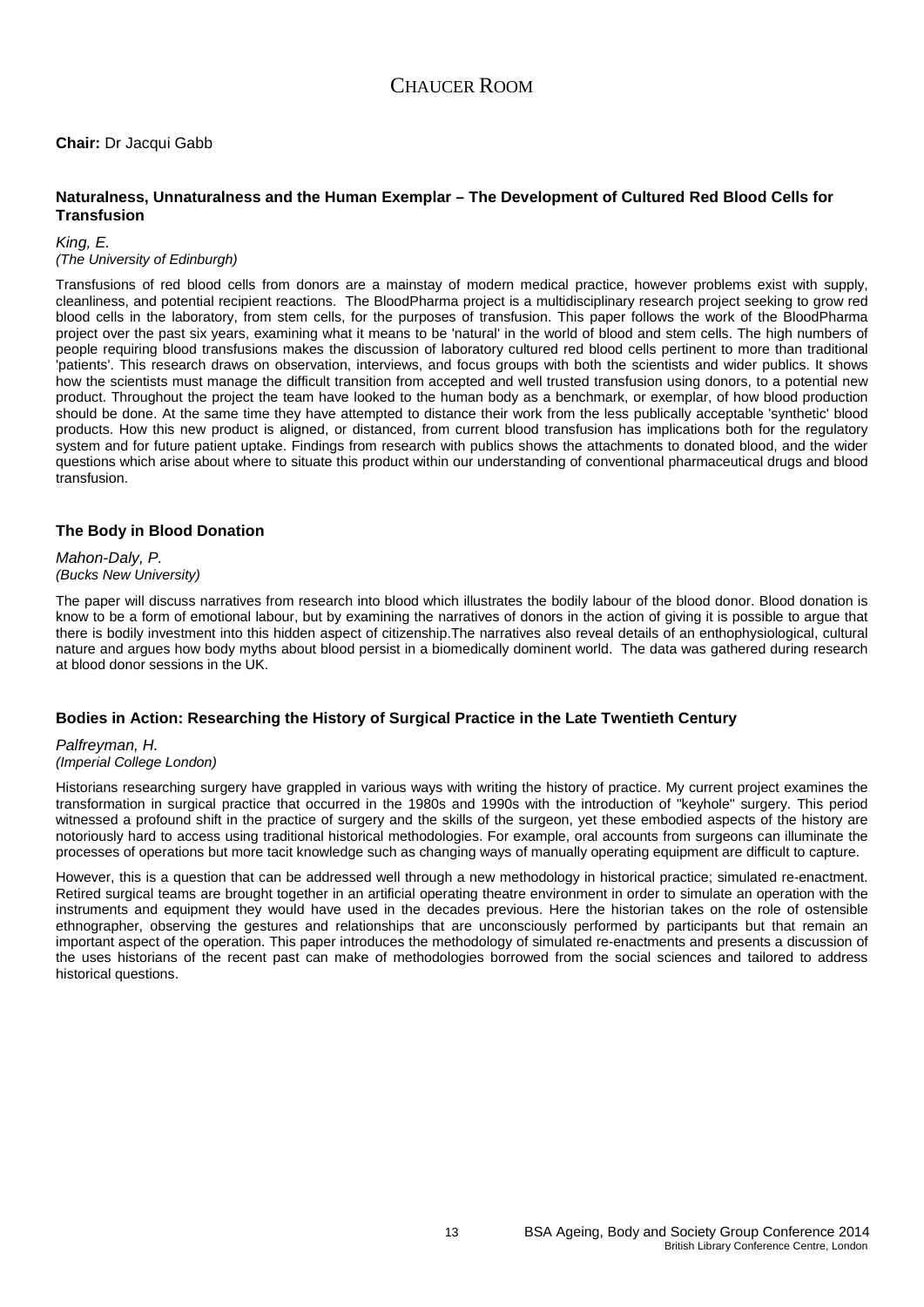#### **In Search of Lost Time: The Problematic Promise of Stem Cell Models of the Ageing Body**

#### *Milne, R.*

#### *(University of Cambridge)*

This paper presents ethnographic research conducted in a translational neuroscience laboratory to consider how the ageing body is produced at the intersection of neurodegenerative disease and regenerative medicine. It examines how ageing is practised, materialised and contested in the context of the development of induced pluripotent stem cell (iPSC) models of human neurodegenerative disease. Modelling ageing using iPSC technology offers the potential to 'close the translational circle', linking clinical care and basic science in a closed system that starts and ends with patients suffering from neurodegenerative disorders. iPSCs provide access to human neurons, understood as equivalent to 'real' neurons because of their shared origin in the patient body. However, closing the loop and establishing the equivalence of cells and donor bodies involves grappling with and redefining the relationship between ageing and time. This process involves establishing new relations between normal and pathologically aged bodies and brains.

This paper introduces a focus on the multiple ways in which ageing is constructed and reconstructed within biomedical research and contributes to understanding the practices and bodies that constitute and complicate the promise of regenerative medicine.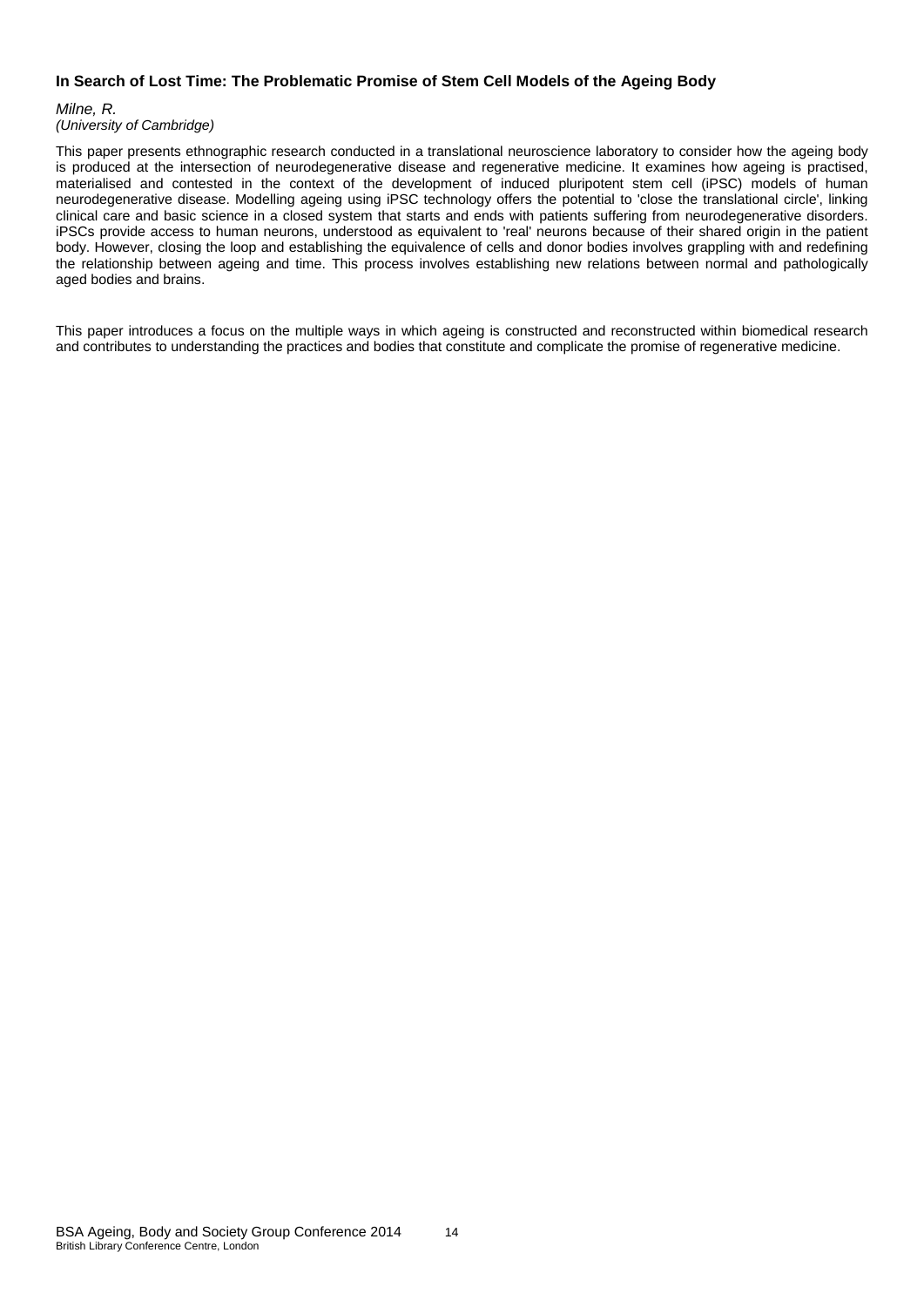# **Friday 28th November 2014 at 12:35 – 13:35 POSTER PRESENTATIONS**

# FOYER

Posters are available to browse throughout the conference in the Foyer. Meet the poster presenter will take place over lunch at 13:15 – 13:35. The posters will then be moved to the Eliot Room for the drinks reception where the prize will be awarded to the best poster.

The prize, a book token, will be awarded for the poster that presents the topic of **researching bodies** in the most illuminating, engaging, clear and concise way. All delegates are encouraged to cast their vote before voting closes at 16:25. Voting slips can be found in delegate name badge holders.

### **POSTER 1 Pets and Vets: Medicalising the Ageing Animal Body**

#### *Fox, R. (Uppsala University)*

.

Recent advances in veterinary medicine mean that like their human counterparts, companion animals are now living longer and subject to greater medical intervention. Over the past 30 years pets have become increasingly integrated into the home and viewed as companions or members of the family. The greater value placed upon animals, combined with the ever increasing availability of commercial products, mean that owners are now spending large amounts of money on their pet's health, nutrition and welfare. Where once pets were only taken to the vets in the case of serious illness or emergency, the rise of pet insurance and preventative medicine mean that animals are now exposed to medical attention at all stages of life. As animals live longer and new medicines become available, vets are increasingly treating animals for conditions of old age, such as arthritis, diabetes, hyperthyroidism, cancer, heart disease and kidney failure. Where once animals may have died before reaching this stage, or such conditions seen as natural signs of ageing, they are now seen as conditions to be diagnosed and managed. Thus the ageing animal body is constructed as an unhealthy body in need of intervention and control. Such diagnoses often involve difficult ethical and financial decisions for owners over the animal's best interests and bring in to focus the place of animals within human society. Based upon empirical research with vets and pet owners, this presentation explores the medicalisation of the human-animal bond and the consequences of this for an ageing animal population.

# **POSTER 2 Elderly as the Presence of Certain Risk and the Independence in Japan**

### *Hayashi Furukawa, T.*

Increasing of the elderly who has risk that disappearance by dementia, victim of fraud and who not death procedure in recently Japanese society. It problem isn't only social welfare services but also justice and security, and growing interest as "social risk". But many Japanese elderly, as ageing body, are in great anxiety the "risk" as themselves problems too. Is the elderly not as the independence? I will show the condition around the ageing and the body as the risk in Japan.

#### **POSTER 3 'I Love my Roundy Body': Lived Experiences of Healthy, Non-Dieting Women who Live Outside the Medically Determined Ideal Weight Range**

Holland, F., Peterson, K. *(University of Derby)*

This study used interpretative phenomenological analysis (IPA) to explore the lived experiences of women classified as overweight or obese on the BMI charts. Qualitative research that is not focussed on weight loss experiences with this population has been rare, yet more recently scholars in fat studies, critical psychology and sociology have explored many of the long-held beliefs about fatness, health and weight. In semi-structured interviews, four women aged 40-55 discussed received messages around food, body, health and weight, and their paths to health, well-being and non-dieting. Influenced by feminism and positive female role models, respondents found ways to insulate themselves from the battle with bodies that their culture imposes on them, reinterpreting family and peer pressure to be thinner as they reached adulthood. They articulated the benefits of movement and healthful eating and practiced these behaviours without weight loss as a goal. The interviews reveal women who have increased self-esteem, take good care of their bodies and are resilient to media messages that often lead to body dissatisfaction. The paper concludes with recommendations for health providers to positively work with "overweight" populations and suggests that a 'health at every size' model may warrant further study.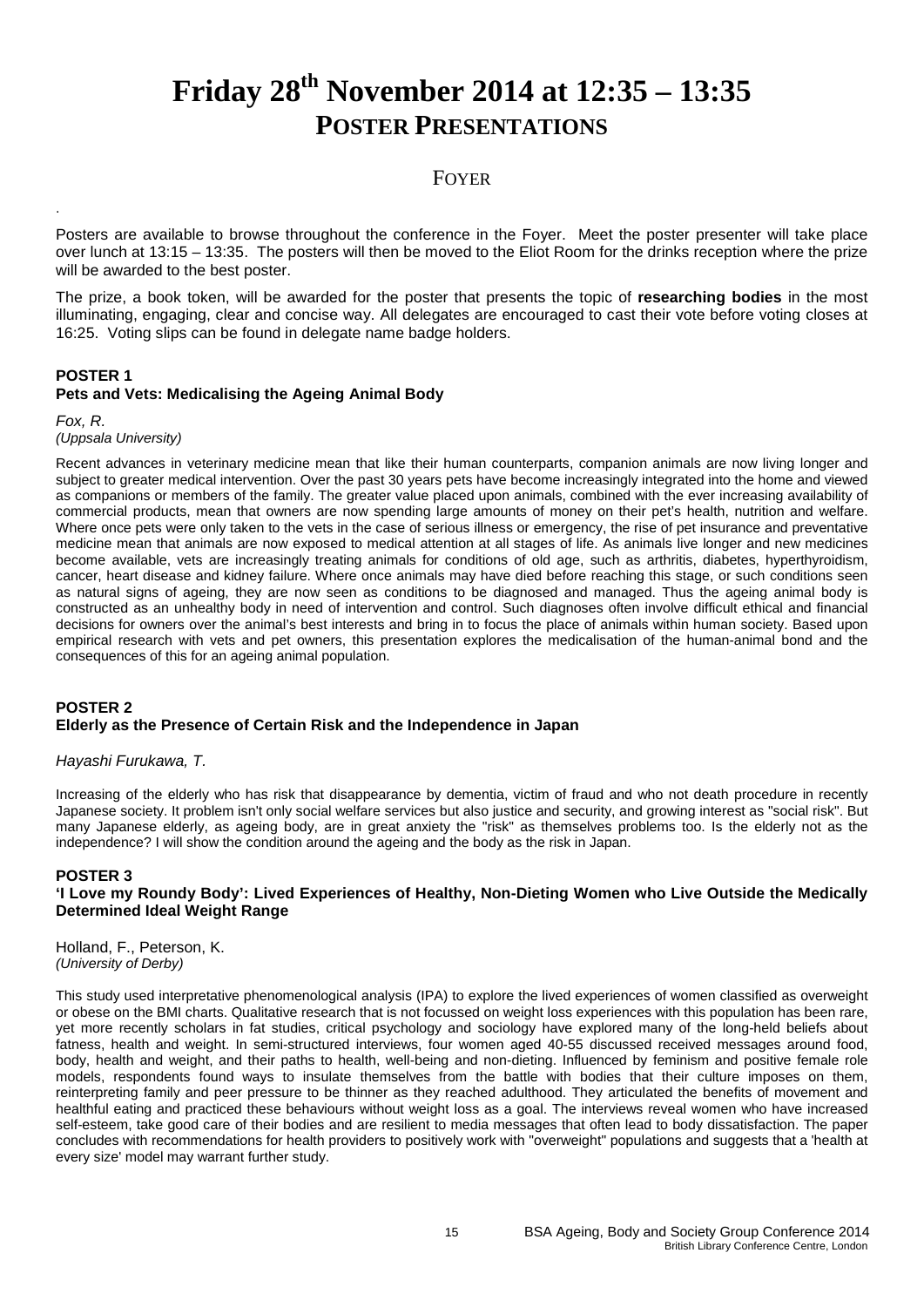#### **POSTER 4 'Passive Labour?' – Exchanging the Body for the Financial Rewards in First In-Human Clinical Trials Among Healthy Volunteers**

#### Mwale, S. *(University of Brighton)*

This paper examines the role of the body in first in- human clinical trials involving healthy volunteers. Drawing on data from an ongoing PhD project on human involvement in clinical trials focused on ethical and regulatory issues of human involvement in first-inhuman clinical trials in the UK. The paper seeks to build on existing work in sociology of the body in medical research and practice such as Waldby and Cooper (2014) on clinical labour and Rajan (2006) Bio-capital among others. Within this context, sociological and anthropological debates have focused on the ways in which the body has been used in different contexts both as a resource and site for research. Such research has looked at the donation of body parts or the relationship between involvement in clinical trials and financial situations. This paper seeks to add to this debate by extending the focus of analysis solely on ways in which bodies are delineated and utilised by both those who embody them and the corporate research companies and researchers that use them in first in-human clinical trials. Drawing on healthy volunteer accounts and experiences of taking part in first in-human clinical trials the paper aims to show how healthy volunteers' acute awareness that their involvement in clinical trials is an economic exchange and how they subsequently come to see their bodies as a resource for making a living in what I call "passive labour".

# **POSTER 5**

# **Silver Shoppers: Investigating Supermarket Service for the Older Consumer Using Cultural Probes**

Waight, E. Yin, Y. (University of Southampton)

The Silver Shoppers project investigates the challenges and difficulties that older consumers currently face during their supermarket shopping journey. Encompassing both the physiological and social challenges, this project focuses on the body in the retail environment and the design of new service solutions to aid this everyday practice. Over 65's constitute the most loyal consumer segment, and with an ageing population food retailers need to find ways of accommodating their needs in order to enable older people to remain independent and live healthy lives.

This project uses mixed methods including a qualitative user study phase leading to an extensive consumer survey, collaborating with a major UK supermarket. The user study makes use of innovative exploratory techniques with 30 participants across three regions in the UK recruited for an 8-week user study period. During this time a cultural probe pack will record their daily consumption practices, thoughts and feelings. To supplement this, a researcher will visit three times to conduct video observation of the participant in store and semi-structured interviews. The study will be replicated in China as a comparative investigation led by Tsinghua University. Project findings will enable social scientists, designers and retailers to better understand the needs of the older consumer in order to propose new supermarket service and lifestyle solutions.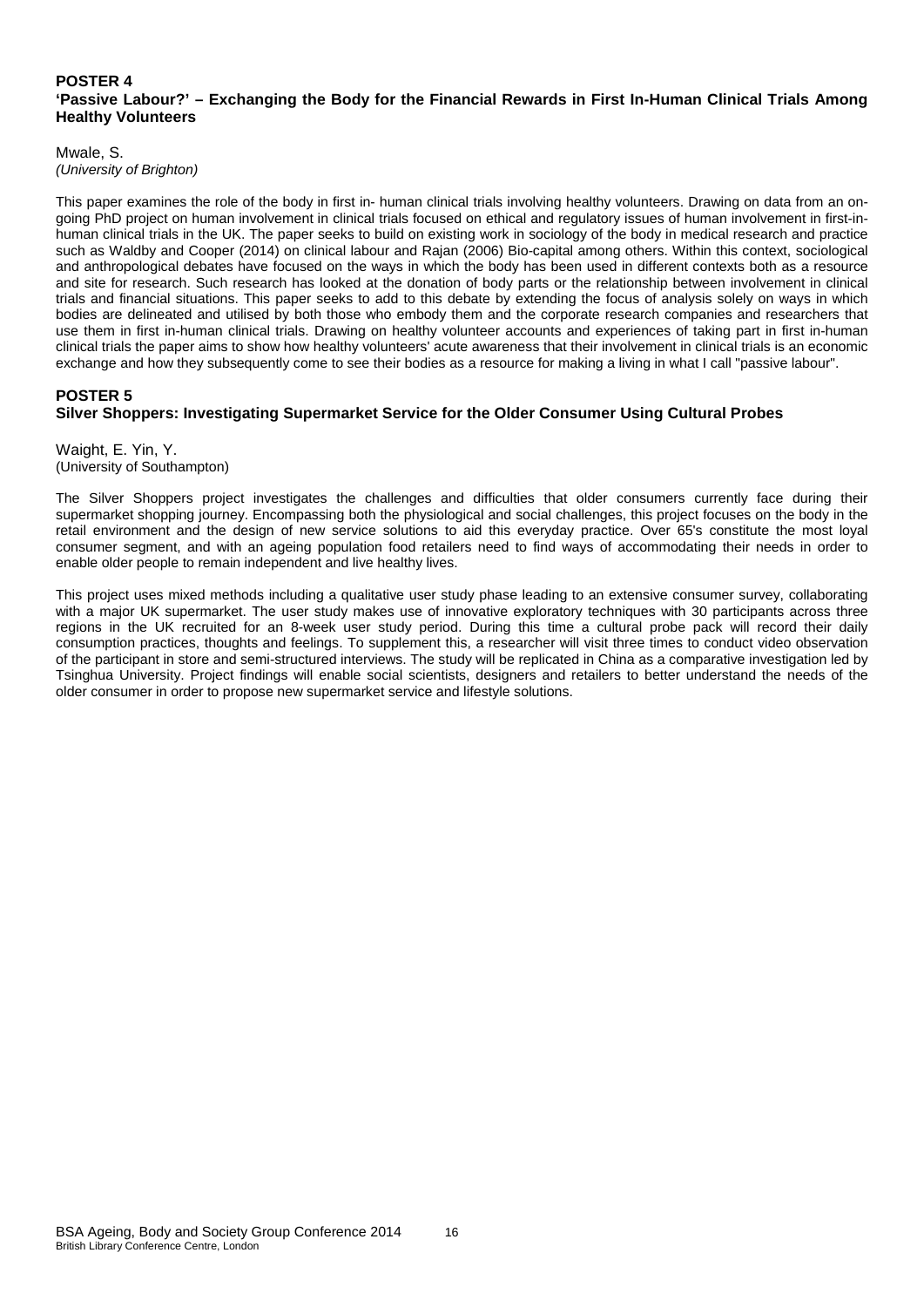# **Friday 28th November 2014 at 13:35 - 14:55 PAPER SESSION 2**

# AUDITORIUM

**Chair:** Dr Sharon Wray

#### **Enduring Love? Sex, Intimacy and the Ageing Couple**

*Gabb, J., Fink, J. (The Open University)*

Drawing on large scale online survey and qualitative research, the Enduring Love? project has been studying how couples experience, understand and sustain long-term relationships in contemporary Britain, paying particular attention to the ways in which gender, parenthood and generation shape experience. In this presentation, we focus on the experiences of 'older couples' in the study (ages 45-65+), to explore how they encounter and negotiate sex and intimacy within their relationships. Findings point to great diversity in relationship experience amongst this cohort, but accounts of couple intimacy and the ageing body were often highly gendered. These couples devised a range of strategies to engage with and/or ameliorate incumbent changes in couple intimacy, including laughter, resignation, separate sleeping arrangements, and living together apart in the home. Here we tease out how these different strategies work to sustain the couple relationship whilst remaining mindful of the impact of socio-cultural contexts, and the emotional and economic resources, that are involved in such practices. We will therefore demonstrate how a focus on everyday 'relationship practices', both as a methodological approach and as a way of understanding couples, breaks down the dichotomy between enduring relationships of quality and good enough or endured relationships, thus enabling us to better understand how partners negotiate the changes in life and bodily circumstances which accompany long-term relationships, as they are experienced over time.

#### **Love Health and Social Capital at Mid-life**

*Jacobs, J.*

#### *(Southern Connecticut State University)*

This study examined the persons, objects and activities described as 'loved' at mid-life as well as the variables that predicted whether participants voluntarily talked about love during a life history interview. As part of the British Child National Development study, 180 life history interviews were gathered shortly after the participants fiftieth birthday. Men who volunteered a report of a 'loved' person in their interview had poor health habits such as smoking and being overweight, and typically remarked upon the caregiving received from partners, daughters and mothers. Whereas, women who volunteered descriptions of their love relationships had failing health and almost half of their narratives were characterised by lost or distress. Women narratives about beloved possessions were largely but not exclusively positive. Homes and gardens were sources of enthusiasm but for those with declining health , beloved possessions typically were tied to past relationships and situations. Men's beloved possessions were predicted by heighten financial resources described as a source of pride or the objects served as a companion or friend such as a bicycles or computer. A different pattern persisted in reference to activities, whereas men's beloved activities became less frequent and more solitary at mid-life involving a sense of frustration if not bitterness about aging. However, women reports of beloved activities were largely positive and associated with having more disposable income and leisure time. Results are discussed in terms of gender differences in adjusting to aging, health and social capital.

#### **Imagining Ageing: Young People's Accounts of Embodiment in Later Life**

*Morgan Brett, B., Lyon, D., Crow, G. (University of East London)*

This paper explores the imaginings of young people about ageing, embodiment and the end of life. Our analysis is based on two sets of essays written by young people (15-16 year olds) on the Isle of Sheppey in Kent in 1978 and 2010 in which they were asked to imagine themselves at the end of their lives and look back over what happened. This material provides an unusual opportunity to explore the ways in which young people conceive of ageing and their future embodied selves in the context of contemporary discussions and representations of ageing bodies.

The essays contain rich and fascinating accounts of 'old age' and imaginings about how the end of life will be experienced including events which impact the body such as accidents. In this paper, we discuss the ways in which these narrative accounts may be read, comparing and contrasting across gender and cohort. We ask: How do these young people imagine their health, their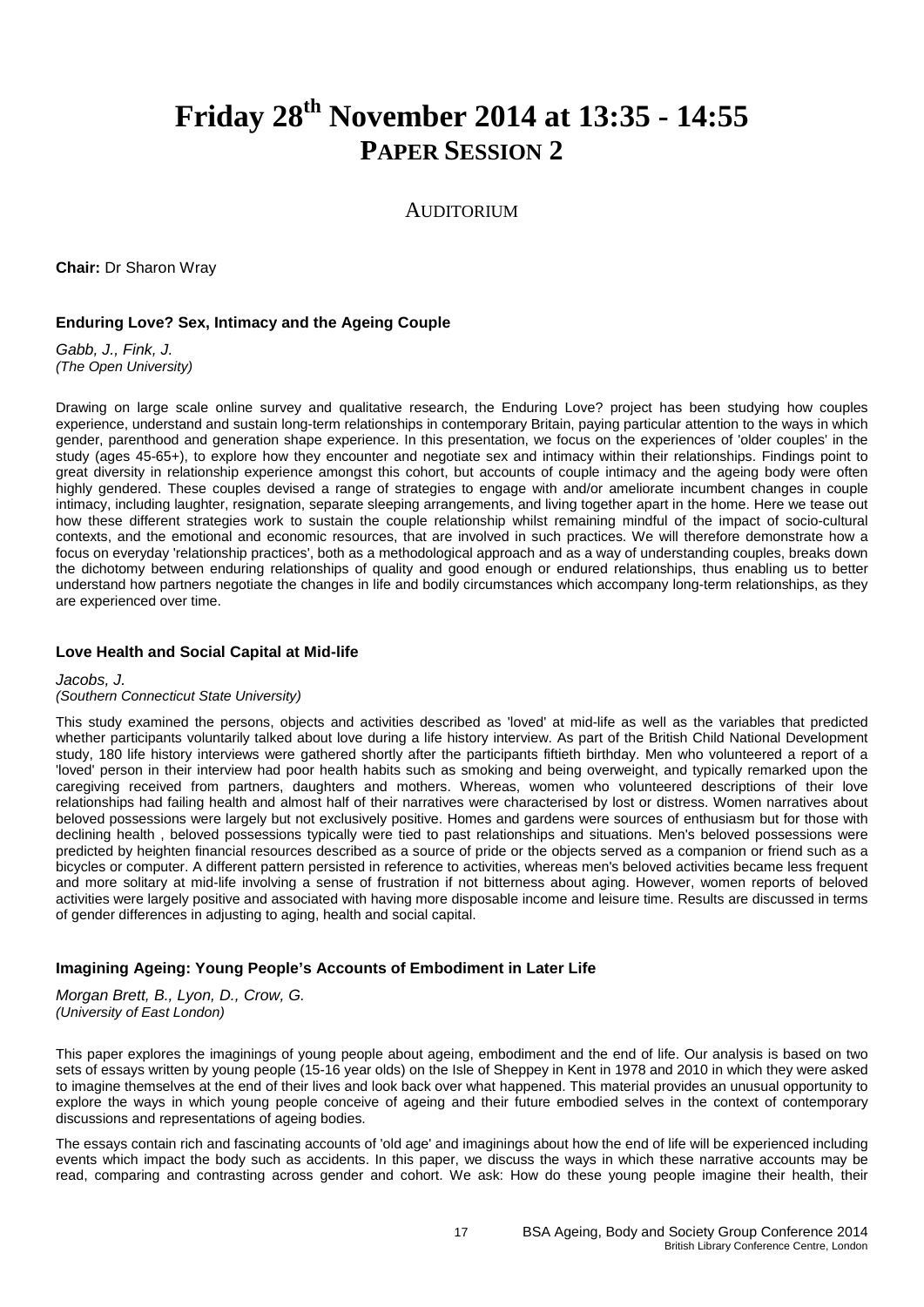lifestyles, and their intergenerational relationships? How do they define 'old age', where does it begin and when is death expected? How is the ageing body narrated as a site of sustained or lost capacity?

Although the essays often evoke normative and negatively stereotyped models of ageing, we explore what they can tell us about the ways social structures and narrative repertoires underpin young people's imagined trajectories. In so doing we also make a contribution to researching bodies through the use of imagination as an explicit research tool.

#### **'Age at Work': the Construction of the Age by Girls-Teenagers and Young Women in Modern Russia**

#### *Nartova, N.*

#### *(National Research University Higher School of Economics)*

Theoretical and empirical understanding of 'age' in contemporary sociological debate focuses mainly on the ends of the life course continuum - maturity / old age and childhood / adolescence - as isolated cultural and social spaces with their own logics of living. Chronologically defined youth is almost invisible in sociological research, as it fully corresponds to the cultural imperative of the 'cult of youth' and is not experiencing difficulties with bodily legitimacy.

However, empirical observations in Russia show that anti-aging industry is starting to target younger age groups, offering both 'treatment' and 'prevention' of aging for 'chronologically' younger women. At the same time, there is a shift of 'adult' body practices (eyebrow shaping, wearing heels, etc.) to the earlier chronological periods of life - youth / girlhood. Thus, the practices of extending youthfulness and the desire for visual maturity and 'adult habitus' are chronologically close and stand 'side by side' in the same chronological period.

Thus chronological youth becomes a space of problematization of 'biological' age and its social meanings. Adolescent girls and young women are involved in 'working at' their age, defining desired identifications of age, investing in body and expecting social benefits.

In frames of the presentation I will review the construction of the age by 'chronologically young' girls and women (15-35 years). Basing on 40 qualitative interviews I will provide analysis of 'chronological youth' as a space for construction, definition and redefinition of the age and its body incarnations and representations in a modern Russian culture.

# ELIOT ROOM

**Chair:** Prof Julia Twigg

#### **Temporal Bodies: Exploring How Tattoo Consumers Negotiate the Intricate Permanence/Impermanence Dialectic**

#### *Steadman, C.*

*(Manchester Business School)*

Human existence is temporal (Hoy, 2009; Phoenix et al., 2007); yet, the slippery concept of temporality is difficult to grasp and often taken-for-granted (Brockmeier, 2000). This is perhaps since it represents a ubiquitous aspect of life, alongside appearing rather immaterial. However, multiple material objects help to provide lived experience with a temporal ordering (Birth, 2012), and subjects' embodiment reveals their temporal nature. Marks of temporality materialise on always-ageing bodies, including the modifications sometimes undertaken by consumers following life turning points (Schouten, 1991; Sweetman, 1999), and culturally recognised symbols of old age. Life is ultimately finite for human beings, although persons across time and space frequently strive to deny their impermanence through myriad practices aimed at constructing life as permanent, and thus at achieving immortality (Bauman, 1992; Cave, 2012).

To address the underexplored construct of temporality, and its entanglements with ageing bodies, the study adopted the context of tattoo consumption, alongside a quasi-ethnographic research design comprising observation at a UK-based tattoo studio and tattoo convention; in-depth interviews with nine tattoo consumers, using their bodies as elicitation devices; and photography. The most significant finding is that, through tattoo acquisitions, removals, and 'cover-ups', the consumers frequently used their skin to enact control over the intricate permanence/impermanence dialectic. This was negotiated in the realms of social relationships, regarding which relationships were symbolised on the body; narrative identities, with the self often being viewed as fixed and fluid; and finally existence itself, whereby the consumers sometimes endeavoured to achieve symbolic legacies for themselves and others.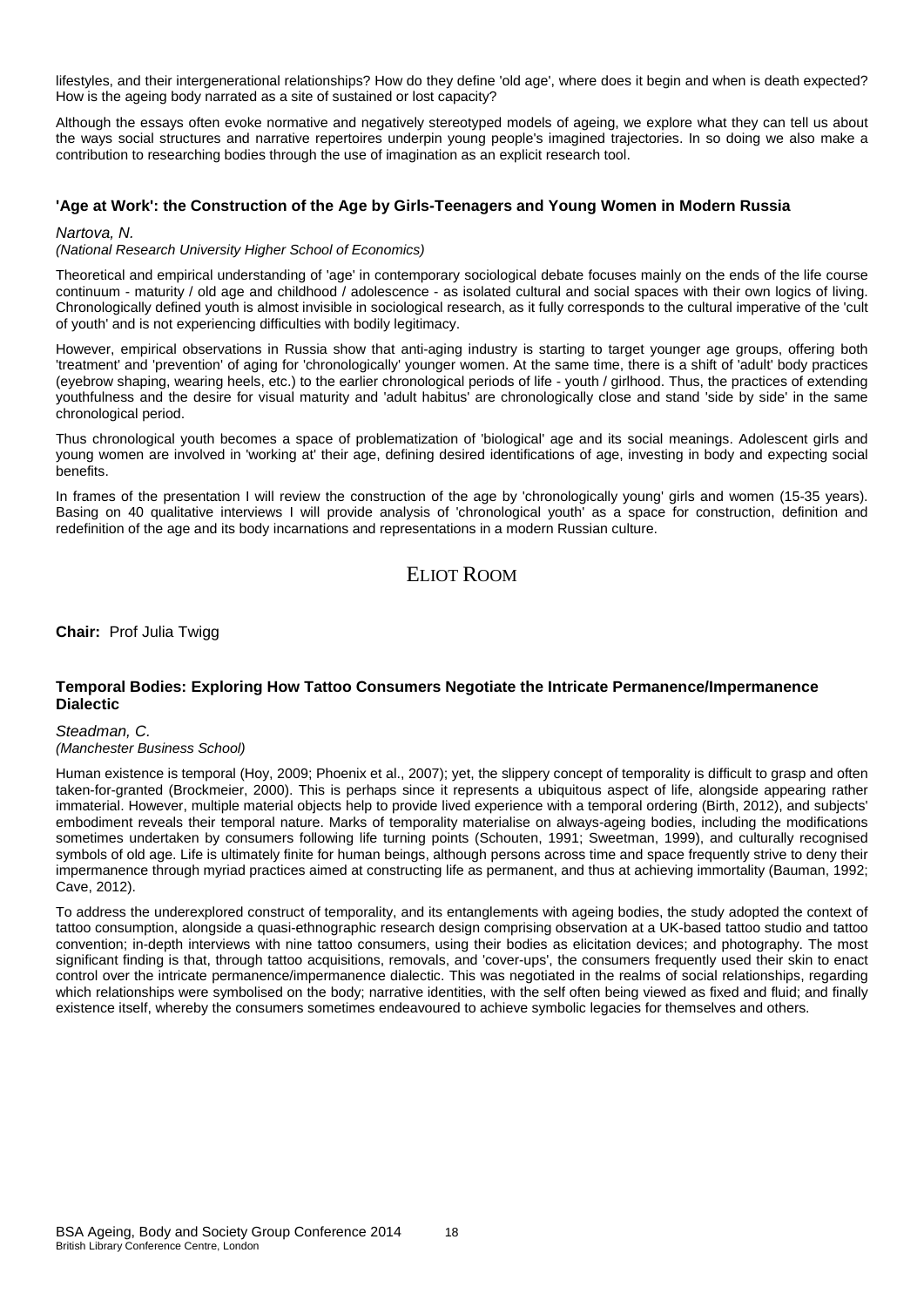#### **The Insider/Outsider Status of a Heavily Tattooed Researcher Researching Tattooing**

#### *Rees, M.*

*(University of South Wales)*

'In order to understand the functioning of human groups one needs to know, as it were, from inside how human beings experience their own and other groups, and one cannot know without active participation and involvement' (Elias 1956: 237).

Drawing on three years of ethnographic research this paper explores the relationship between researchers and their research environments by focusing on issues of insider/outsider status, reflexivity, and involvement and detachment, as experienced by a heavily tattooed researcher researching tattooing. Merton (1972) examined the extent to which insiders – that is those who share the characteristics of the groups they are studying – and outsiders – that is those who do not – could research and effectively generate knowledge about groups to which they did, or did not, belong, but demonstrated that we 'typically confront one another simultaneously as insiders and outsiders' (1972: 22); I engage with this debate by focusing on how my tattoos acted as a 'fleshbased business card' during ethnographic research by granting me a degree of researcher credibility. I extend this consideration by engaging with Elias's theory of involvement and detachment which demonstrates how researchers can be involved with their research settings – in my case as a tattooed researcher – but as competent social researchers should be able to take a 'detour via detachment' in order to produce what Elias terms 'reality congruent' knowledge which builds upon previous research in order to attempt to construct an accurate a picture of their object of study as possible.

#### **'I Will Breathe in, and Fasten Anything, and Live with it for the Day, if I have to': Older Men's Experience Body Dis-Comforting in the Context of Fashion and Clothing**

#### *Sadkowska, A. (Nottingham Trent)*

Ageing is a complicated process of biological but also psychological and social becoming, unique and individual to each human being. Fashion and clothes, as communicators and mediators between self and society (Entwistle, 2002; Entwistle and Wilson, 2001) can therefore be seen as key factors in the understanding of ageing identities.

Twigg (2013: 19) observes that 'older men are largely disengaged from fashion as a cultural field'. This paper addresses this gap by presenting selected to-date results of a phenomenological study on how the sample of British third age men negotiate their ageing bodies through the mediums of fashion and clothing. The study design involved in-depth semi-structured interviews, personal inventories and practical explorations.

The methodological synchronisation of Interpretative Phenomenological Analysis and Arts-Informed Research allowed the preliminary results including written accounts juxtaposed with created artefacts such as series of men's jackets and fashion films. These offer a rich and detailed interpretation of the participants' experiences presented in the manner that negotiates between art and science and carries implications for the alternative knowledge dissemination strategies.

The 'Dis-Comforting' theme is touching upon the development of a unique system of values by participants in the past where the physical comfort was often compromised for the sake of a fashionable look. Those participants shared sharp memories of the caused by clothes uneasiness or even physical pain. Those practices were significant for the way they developed their expectations towards fashion and is reflected in their current fashion behaviours, especially the negotiation between the physical and mental comfort.

### **Dance, Elegance and Ageing in the Port of Veracruz, Mexico**

#### *Malcomson, H. (University of Southampton)*

Danzón, a popular Cuban music-dance form, is performed daily in the Port of Veracruz, Mexico, mostly by people aged between 50 and 80. In this paper, I draw from ethnographic material to explore how choreographic aesthetics have shifted in the last three decades. I consider the tensions between the technical demands of the newer, codified movement style and the older bodies of most of the dancers, and link this to ideas about younger and older performers' bodies. I interrogate what the notion of elegance, as an ideal engendering embodied power structures, does in relation to gender, class, race, and age in Veracruz's danzón worlds. I am particularly concerned with how ageing intersects with these shifting aesthetics.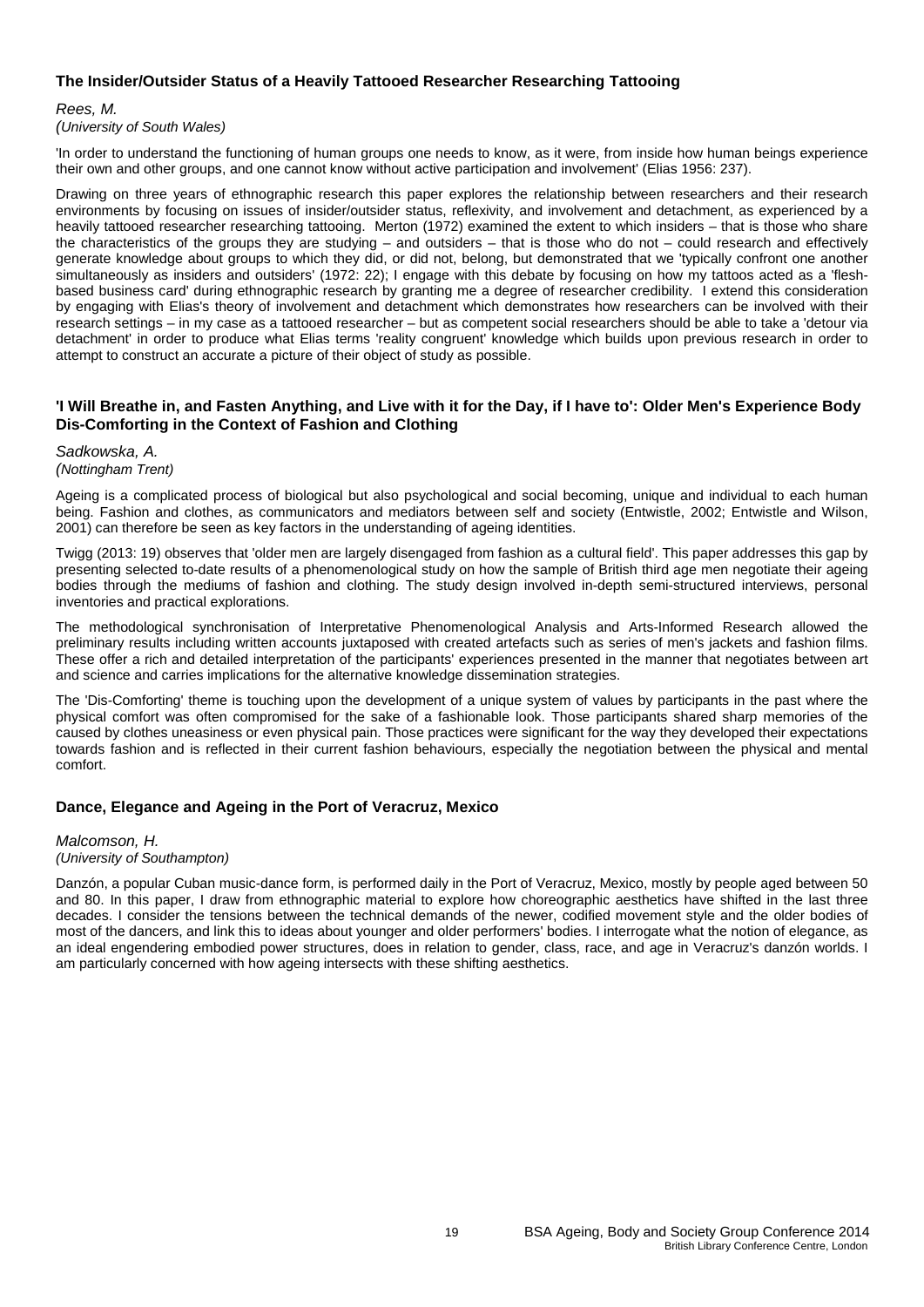#### **Chair:** Prof Barbara Humberstone

#### **Twitter, the City and the Gut: How Coeliacs find Food & Re-Write the City Landscape with Health-Related Knowledge**

#### *Martin, S. (University of Warwick)*

There is a huge body of research relating to e-health and the interaction between people's online engagement and their health practices. Main approaches look at how e-health can be used for medical intervention to promote healthy behaviour and selfmanagement of chronic conditions, and the quality of e-health information on websites and smartphone apps. However, there is little on how patients self-managing chronic conditions use real-time social media, such as Twitter, as decision-making and riskaversion tools to navigate the physical environment of the city. This paper will explore how individuals' online interactions on Twitter inform their health-navigation of the city, and how this process performs a re-writing of the city landscape with health knowledge. With the case study of Coeliac Disease, the paper explores different ways of analysing and visualising the ways that patients share information about the diagnosis, symptoms and daily self-management of chronic illness. It will also explore how this interaction informs Coeliacs' evolving identity with food, and different ways that data mining, social network analysis and data visualization techniques can be used to map both textual and visual interaction across cities in a comparative study of activity in London and New York.

#### **'Passive Labour?' – Exchanging the Body for the Financial Rewards in First In-Human Clinical Trials Among Healthy Volunteers**

*Mwale, S. (University of Brighton)*

This paper examines the role of the body in first in- human clinical trials involving healthy volunteers. Drawing on data from an ongoing PhD project on human involvement in clinical trials focused on ethical and regulatory issues of human involvement in first-inhuman clinical trials in the UK. The paper seeks to build on existing work in sociology of the body in medical research and practice such as Waldby and Cooper (2014) on clinical labour and Rajan (2006) Bio-capital among others. Within this context, sociological and anthropological debates have focused on the ways in which the body has been used in different contexts both as a resource and site for research. Such research has looked at the donation of body parts or the relationship between involvement in clinical trials and financial situations. This paper seeks to add to this debate by extending the focus of analysis solely on ways in which bodies are delineated and utilised by both those who embody them and the corporate research companies and researchers that use them in first in-human clinical trials. Drawing on healthy volunteer accounts and experiences of taking part in first in-human clinical trials the paper aims to show how healthy volunteers' acute awareness that their involvement in clinical trials is an economic exchange and how they subsequently come to see their bodies as a resource for making a living in what I call "passive labour".

#### **Body and City: Public Suicide on the Boundaries of the Metropolis**

#### *Marquetti, F., Adorno, R., Bassiti, A. Z. (Federal University of São Paulo)*

First of all, this paper addresses some aspects of the cities and metropolis issues, the rise of new cultural practices, and how this process are related to the body like a support for the expression of these transformations. In this wide thematic about body and city, this paper elected a specific view to discuss public suicides in the cities. We consider the public suicide those persons who commit suicide moving from the private to the public and performing death in a city`s public spaces. And thus, throughout the body and their death, we consider these a form of trespassing the practices of seclusion body in a contemporary society. Public suicides occurred in different places in São Paulo (Brazil) and they were categorised according to the scenes, scenarios and spectators of these events. We choose to analyze the suicide scenes that occurred in places which are in the city boundaries, because these scenes dragged our perspective to the last street of the city, and these situation itself produces strangeness for those who watch it. These suicides force us to look for unknown spaces, cities vacuums where these persons formulated their representations about life and death using their bodies like a support. The importance of these suicides that occurs on the cities limit, perhaps, is to take a foreign look to see abroad these regions and to make it contemplate the city limits. Limits not only from the physical point of view, but also the limits of existence that the city embraces.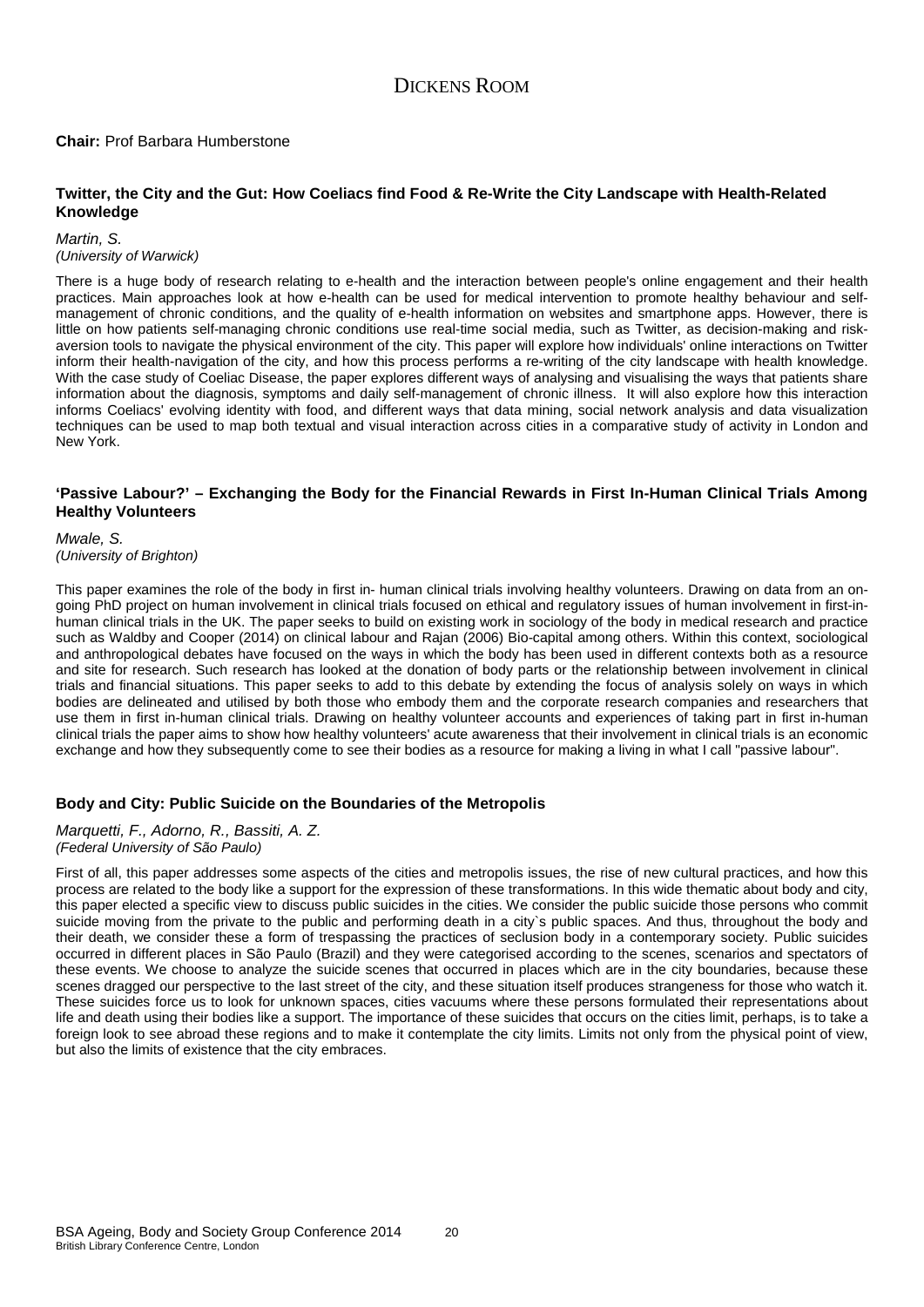#### **Visible Persons and Invisible Links: City, Body and Mental Suffering of Homeless People Living in a São Paulo´s Neighbourhood**

#### *Bassit, A.Z, Cristina, M, F.Adorno. R.. (University of São Paulo)*

This paper objective is to raise the existence of mental suffering of homeless people who live in a São Paulo`s neighbourhood, addressing issues about the city and body. In this particular São Paulo´s neighborhood, we found a reduced number of homeless people, perhaps because the city´s central areas offers more possibilities of survival and less opposition for the streets occupation. Our data showed that the neighborhood actually received the homeless people in a warm manner, and also they attributed them the nickname: lunatic person. Despite this nickname, the neighborhood acknowledged the madness of the homeless people more to crack use than the existence of mental suffering. In our research, two people were taken as exemplary models, which live their madness in the streets and seem to be absolutely inserted in the territory, regardless the indifference of the local mental health services. We propose these reflections for the lunatic homeless people, who transform the space of the city they live in because they interfere in the place's everyday practices, resize places, re-signify public spaces and equipment, re-create social relationships and mainly interfere in the conceptions of public-private. When they expose their private life and madness in the public space they bring out invisible sceneries to the urban stage. In this way, they obtain an insertion path into the city: through the quotidian and continuous subversion of the public space they are masters in creating new senses.

# CHAUCER ROOM

#### **Chair:** Dr Sweta Rajan-Rankin

#### **'I'm me with a bit Missing': Identity and Body Image in Younger Women Opting not to Reconstruct after Mastectomy**

#### *Holland, F., Montague, J., Archer, S. (University of Derby)*

Breast cancer is the most common cancer in women. Mastectomy is often indicated and breast reconstruction is considered as part of the treatment regimen. The majority of women worldwide choose not to reconstruct their breast(s) after mastectomy, although reconstruction rates are increasing, particularly in younger women. The medical and psychological literature tends to focus on the body image/esteem of women who have opted for breast reconstruction and the cosmetic outcomes they perceive. Few studies have explored experiences of younger women who do not elect to reconstruct. Although reconstruction is often positioned as being optimal for recovery, more recent evidence suggests that women adapt to their bodies over time regardless of whether they choose to reconstruct or not. This decision clearly has implications for women in terms of their identity, body image and for their close personal relationships. The current research explores the experiences of six women who had been diagnosed and treated for breast cancer in their 30s or 40s and decided not to have reconstruction after mastectomy and who had maintained this decision over time. Each of them was interviewed using a semi-structured format. The resulting data were transcribed verbatim and analysed using interpretative phenomenological analysis. A number of themes were identified; the focus in this presentation is on the women's relationship with their bodies, particularly their breasts, as they reflect back on this before, during and after their mastectomy.

### **Risky Bodies and Uncertainty: Young Women Living with a History of Breast Cancer**

#### *Rees, S. (University of Warwick)*

Breast cancer is the most common cancer diagnosed in women aged under 39 in the UK, with around one in five breast cancers diagnosed in women under 50. Breast cancer has one of the highest cancer survival rates. According to Cancer Research UK, the five-year survival rate for women diagnosed with breast cancer in 2005-2009 was 83.5% for ages 15-39, and 89.1% for ages 40-49. However, no previous studies in the UK have explored the experiences of this group of women. This paper is based on findings from an ongoing PhD research project which used qualitative interviews to explore the experiences of women diagnosed under the age of 45. Risk of cancer recurrence was a major theme during the interviews. The nature of cancer brought to the fore the unknown interior of the body and the limitations of medicine to define one as 'ill' or 'healthy'. Long-term treatment and other embodied reminders added to women's experiences of their body as unruly and unpredictable. Women in this study experienced life with a history of breast cancer as a challenge to their trust of their body, and to their embodied knowledge. Uncertainty is emerging as a significant concept in understanding the experience of illnesses such as cancer, and the concept of the risky body may be useful in understanding how women experience embodied risk in their everyday lives.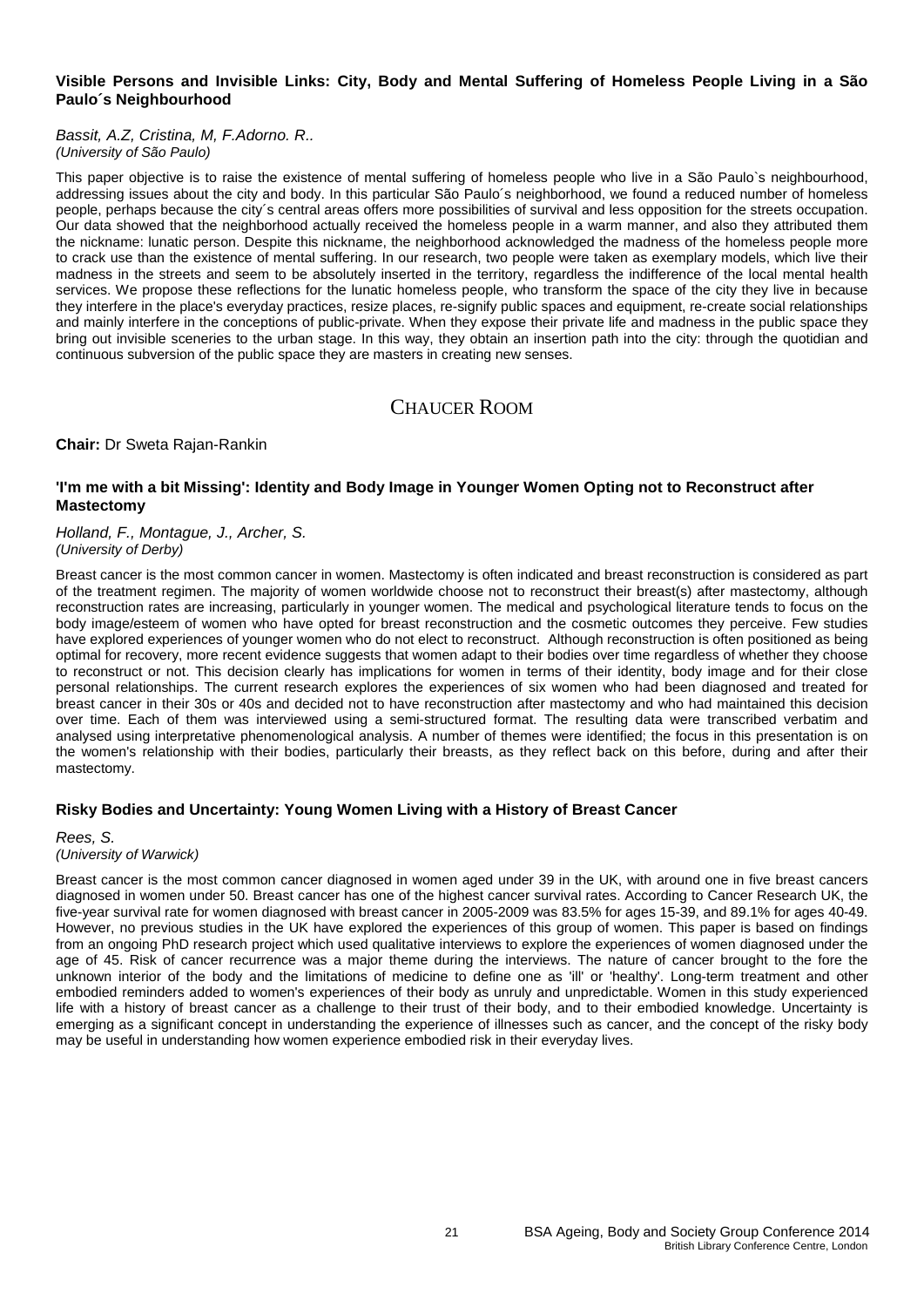#### **Researching Wounded Bodies: Impacts and Limitations of Living with Chronic Wounds**

*Madden, M. (University of Leeds)*

Chronic, complex wounds, such as leg ulcers, pressure ulcers and diabetic foot ulcers are common in the UK and throughout the western (post-) industrialised nations (Graham, 2003; Kaltenthaler et al., 2001; Reiber, 1996). They are associated with a rising prevalence of chronic conditions such as diabetes or venous disease and people living with various degrees of immobility, conditions which particularly affect ageing populations. Drawing on work in the sociology of chronic and disabling conditions (Scambler & Scambler, 2010), this paper explores the impacts and limitations of people living with chronic wounds reported within a data set of semi-structured patient interviews which aimed to establish the treatment outcomes that matter most to patients with these chronic complex wounds (Cullum et al forthcoming).

#### **Bodily Experiences of Complementary and Alternative Medicine**

*Danell, J. (Umeå University)*

This paper examines how users of complementary and alternative medicine (CAM) choose, use, and assess different kind of treatments. From previous research we know that use of CAM is characterised by different kinds of risk, not at least in relation to information and decisions. There are many different forms of treatments available, some relatively established and well known others not. There are also a variety of practitioners, titles, certificates, educations, associations, and professional standards, which makes it difficult to perform informed choices. This study consists of in-depth interviews with CAM users of different backgrounds. The results indicate substantial differences between the use of conventional health care and CAM. In the first case the respondents have great trust in established authorities, such as doctors and researchers. They also highlight the importance of diagnostic tools, samples, technical equipment, and theoretical explanations. In the second case the respondents focus on bodily experiences and physical sensations. How treatments 'feels in their bodies', and how they are physical dealt with during treatments, are highlighted as important factors to form trust, assess results, and compare treatments – but also to identify more or less negative experiences. Bodies are also used as individual tools to explore new treatments. This paper also explores how bodily experiences of the respondents are related to themes such as individualism, authority, and holism.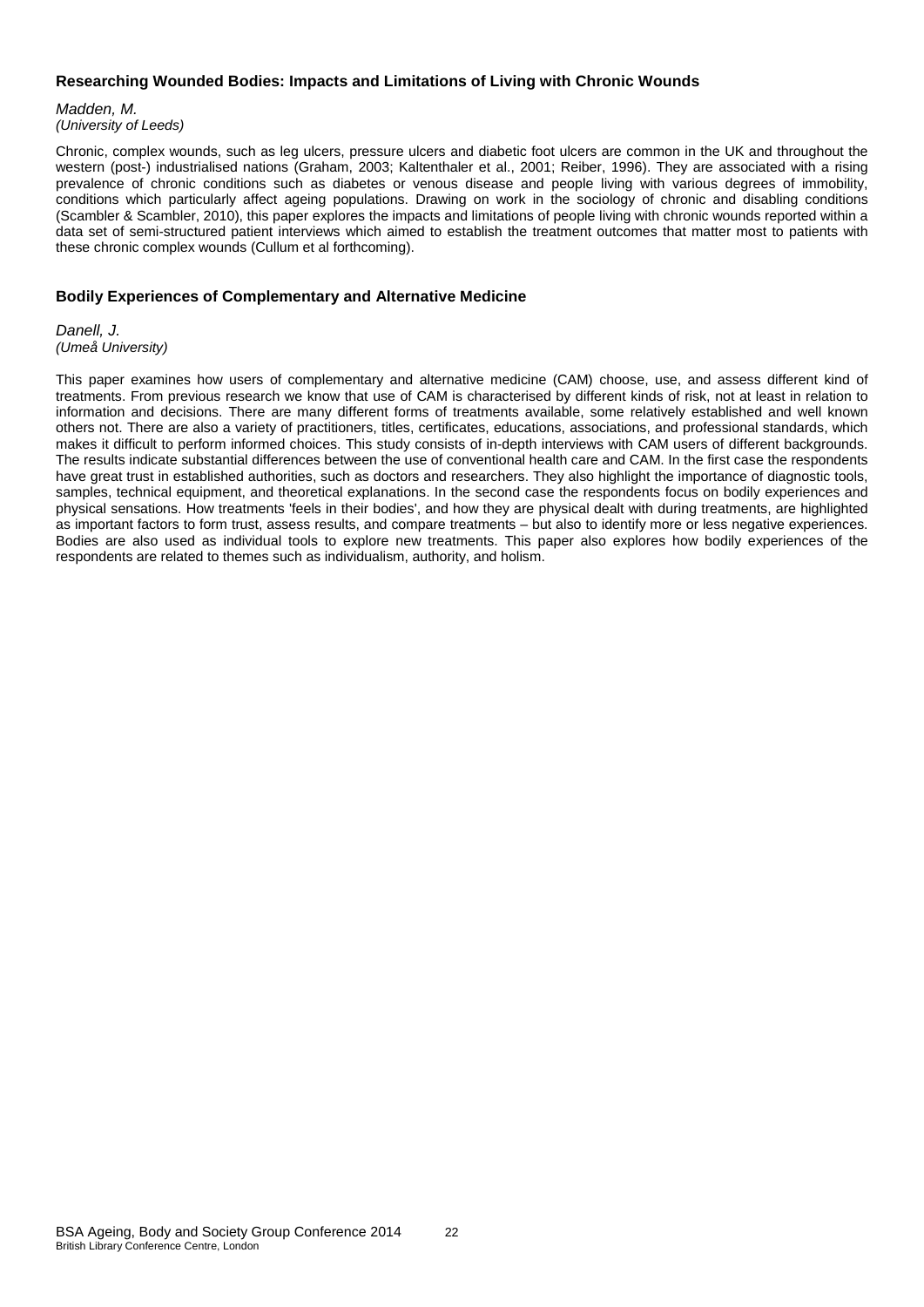# **Friday 28th November 2014 at 14:55 - 16:10 PLENARY PANEL**

### AUDITORIUM

#### **Panel**

Christina Buse, University of Leeds Richard Ward, University of Sterling Carey Jewitt, Institute of Education, University of London Rob Meadows, University of Surrey

#### **Christina Buse, University of Leeds The Materiality of Dress as a Method for Researching Bodies: Wardrobes, Handbags and Glad-Rags**

I will explore how the materiality of dress can be used as a visual and sensory method for examining experiences of ageing bodies, acting as a springboard for triggering broader discussions of identity, embodiment, continuity and change (Weber and Mitchell, 2004). These issues are explored drawing on examples from the ESRC funded study 'Dementia and Dress', conducted with Julia Twigg at the University of Kent. In this study, various aspects of dress were used to facilitate discussion with people living with dementia, carers, and care-workers. This included 1) Dress in storage – 'wardrobe interviews' 2) Dress as worn 3) Photographic images and changing dress styles 4) Dress in practice. These methods triggered reflection on the significance of dress to identity and continuity of self, but also changing bodies and identities, reflected in discarded or unworn clothes. The methods used also highlighted negotiations around dress, ageing and identity in everyday interactions.

#### **Richard Ward, University of Stirling Researching Bodies at Work and Worked Upon: Managing Appearance in Dementia Care**

This paper will consider the challenges of conducting research into the management and maintenance of appearance in dementia care settings. With a focus on hair care and styling, the Hair and Care project set out to understand the process and experience of appearance-related support for people in receipt of care. Of particular interest were the embodied and multi-sensory aspects of the hairdressing experience for both worker and client and in this paper we outline the design of the study and the different types of knowledge generated through a mix of visual and interview techniques.

#### **Carey Jewitt, Institute of Education, University of London Approaches to Researching the Body in Digital Environments.**

This presentation will draw on work from three recent projects on methods for researching the body in digital environments: MODE (Multimodal Methods for researching Digital Environments, ESRC); MIDAS (Methodological Innovations for Digital Arts and Social Sciences, ESRC); and The Digital Museum (UCL/IOE funding). Case study examples from these projects will be used to illustrate how the body is mediated and made visible via the digital across a range of environments (Fashion, Performance, Design, Museums, learning), some of the methods we have used to attend to the body and what this has contributed to understanding interaction/experiences in these sites. Throughout I will explore the ways in which different research approaches configure and fragment the body.

#### **Rob Meadows, University of Surrey Accelerometers and the Temporal Regularity of Life: Some Case Studies**

Eviator Zerubavel (1981) identifies three temporal patterns underpinning social life: physiotemporal patterns, biotemporal patterns and socio-temporal patterns. According To Zerubavel, physiotemporal patterns lie in the research domain of the physicist, biotemporal patterns lie in the research domain of the biologist and socio-temporal patterns lie in the domain of the sociologist. This separation is problematic; partly because of the challenges of this methodological separation, but also because it goes against the embodied desire to bring biology back into sociology. Within this brief presentation, I discuss the way in which actigraphy – a wearable technological monitor- has been used within sociological studies of sleep. Circadian rhythm analysis of actigraphy data is said to provide a window onto underlying biotemporal patterns of life. The merits of coupling this with analysis of 'institutional' effects is discussed.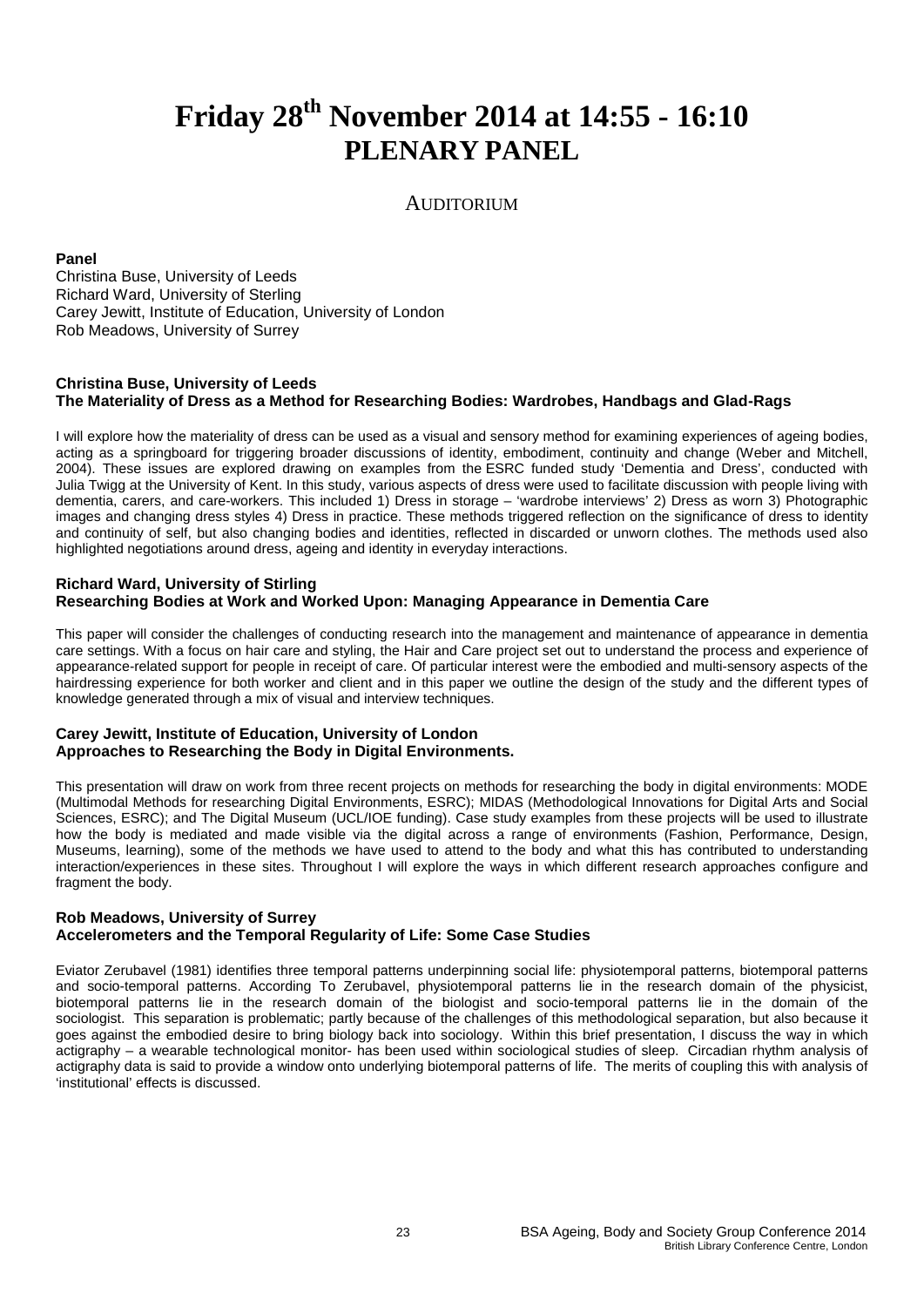# **Friday 28th November 2014 at 16:25 – 17:45 PAPER SESSION 3**

AUDITORIUM

**Chair:** Dr Liz Lloyd

#### **Body and Homosexuality: Older Lesbians and Gay Men Life Paths**

*Bassit, A., Rubens de Camargo Ferreira, A., Fernanda, C. M. (University of São Paulo)*

Aging and sexuality are themes that address us to consider the boundaries between body and culture. In a traditional life span perspective, which considers life like a roadmap from birth to death, aging and sexuality end up in opposite sides. The assumed sexual and body decline in old age among other performances of aging, like a time of looses, makes impossible the association between being an older person and being a person with an active sexual life. Researches about aging and homosexuality female and male indicated that sexual orientation by itself does not cause significant differences in the aging process. The differences found were more related to the way of how people produced their own life paths. This study presents older lesbians and gay men life path and the routes they choose for family, relationships with their partners, sexuality and spaces for sociability. Our aim was to understand how these older lesbians and gay men describe their emotional, social and sexual lives. The results showed a diversity of life paths in which similar life experience from a same generation and spaces for sociability contributes to imprint distinctive marks on the aging process.

#### **Researching Ageing Bodies and Care Management Across Contexts of Diversity and Sameness**

*Oliver, C.*

*(Centre on Migration, Policy and Society, University of Oxford)*

This paper addresses the place of diversity of bodies as an influencing factor in the organisation of older person's social care and considers consequent challenges for reflexive research. Material is drawn from 3 research projects: on International Retirement Migration in Spain; on 'superdiversity' and welfare in relation to older people's social care in South London; and an exploration of flourishing among older people aged 85+ in a variety of care-settings tailored to particular interests (women's co-op, Jewish care home and retired actors' home). The range of settings demonstrates varying degrees of population diversity or sameness, different experiences of population churn, mobility or stability and varying relationships of the individuals to conventional forms of social care, in contexts of shrinking welfare provision. Through juxtaposing the approaches to care management and attitudes to ageing of different bodies across these varying contexts, the presentation will explore the significance of diversity and sameness for older age flourishing. In particular, it will consider the extent to which population diversity features as a factor in the emotional negotiation of insecurities as well as the practical management of risk and development of coping mechanisms. Finally, the paper will begin to critically interrogate the extent to which homophily - the tendency to establish relationships with those 'most like us'- is developing as a useful concept in older persons' care. It considers this as a necessary part of the personalisation agenda, but questions the wider societal implications of such developments and attendant conundrums for a reflexive researcher.

#### **Taboos, Silences and Half Utterances or what's a Qualitative Researcher like you doing in Clinical Trials Unit like this?**

*Lyle, S. (University of Oxford)*

As a qualitative sociologist without a background in physiotherapy, aging or dementia, it has been a huge challenge to join a clinical trials unit which specialises in randomised control trials in these areas. The aging body and the embodied role of the physiotherapist are central to two of my projects, the Dementia and Physical Activity Trial (DAPA) and BOOST, an intervention trying to improve the outcomes for older people with spinal stenosis. My role is to gather patient experience of the trial and their conditions, their preferences for treatment and to better understand how physiotherapists do what they do. I therefore have two very different types of bodies to navigate in the field and my analysis.

My lack of experience in these areas have been extremely useful, much of what I see seems strange to me - a perfect research canvas for a sociologist perhaps? However, I find myself stuck with at least two methodological problems: I seem to encounter age related and condition specific stigma at every turn and, what I find strange my Physiotherapy colleagues consider normal. . This means that I am encountering taboos, silences and half utterances in the field with participants and back in the office with my colleagues. This paper will consider the difficulties of traversing this terrain and the implications that it his has for how I conduct interviews, share my analysis with my colleagues and the extent to which it informs how I 'sociologise' the bodies I encounter.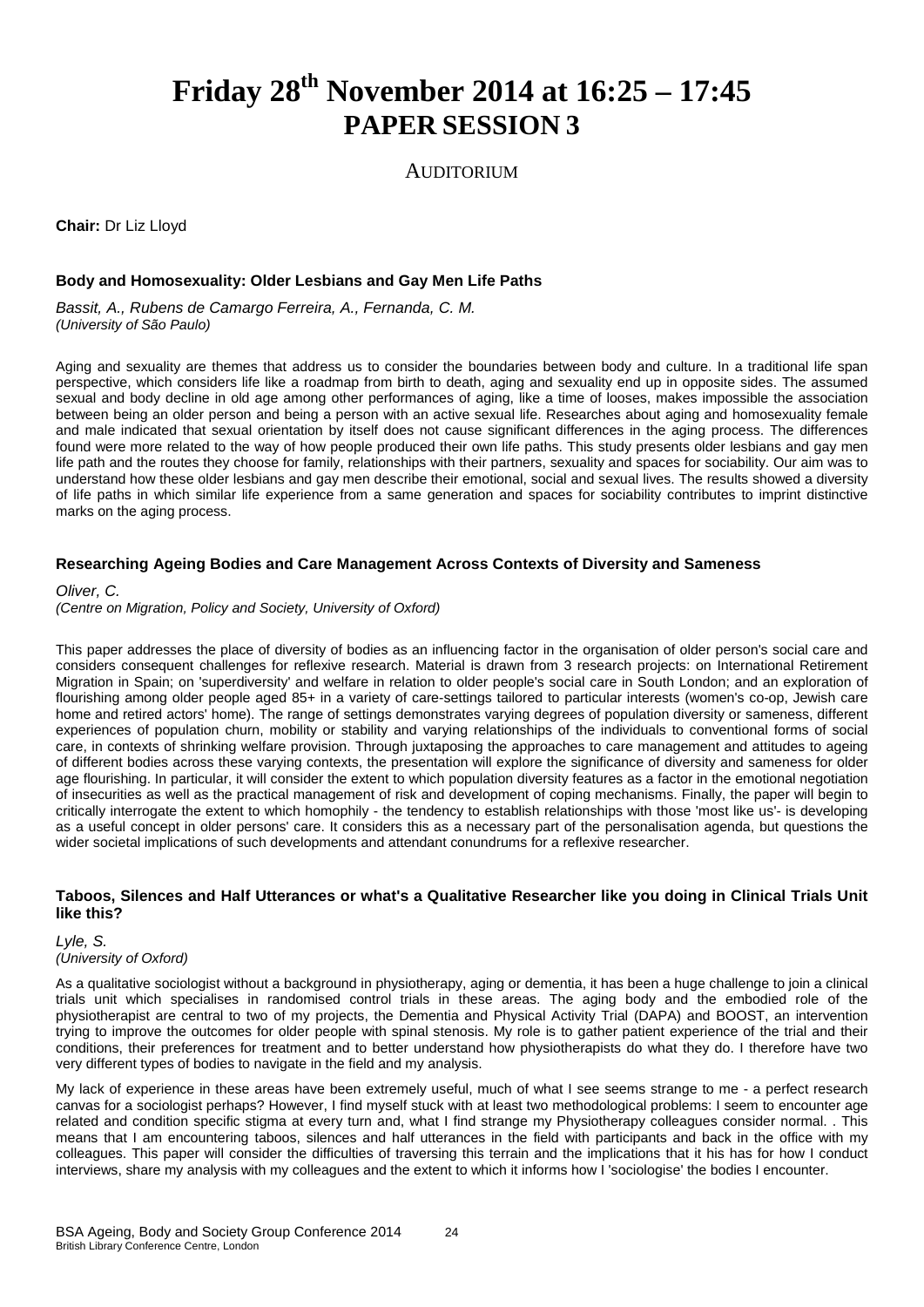#### **The Ageing Body through the Prism of Lefebvre's Rhythmanalysis**

*Lee, S. (Brunel University)*

This paper proposes the use of Henri Lefebvre's rhythmanalysis to theorise research on ageing bodies. Rhythmanalysis ('theory of rhythms') is founded on the 'experience and knowledge [connaisaance] of the body' (Lefebvre 2004:67), beginning with the rhythm of the heart and extending to the rhythm of other organs. These 'innumerable rhythms' in a healthy body form an 'astonishing harmony, an isorhythm', a harmony like symphonic music being directed and co-ordinated by a conductor (Meyer 2008:150). Such bodily rhythms usually go unnoticed until there is a disruption – arrhythmia – such as when the heart beats differently. Built on triadic dialectics (such as 'space-time-energy') rhythmanalysis transcends the usual dualisms (nature/culture, action/structure) that have stifled many sociological debates and provides room to discuss the body in its social and historical contexts, making it an ideal concept to evaluate research on ageing bodies.

Lefebvre intended rhythmanalysis, a transdisciplinary concept, to theorise everyday life 'from the most natural (physiological, biological) to the most sophisticated' (2004:18). Architects, geographers, media scholars, marketing specialists, educationists and social gerontologists have used it to analyse public spaces, walking, internet-use patterns, pedagogy, ageing theory, etc. Neuroscientists have prescribed appropriate music to counter disrupted rhythms in Parkinson's patients to help them walk without falling.

I will extrapolate from my research on how migrants had to find new rhythms as they aged in unfamiliar cultural and linguistic environments to point to the potential usage of rhythmanalysis in research on the life-course of the human body in its diverse social contexts.

# ELIOT ROOM

**Chair:** Dr Dawn Lyon

# **The Body-Space Relations of Research(ed) on Bodies**

*Wainwright, E., Marandet, E., Rizvi, S. (Brunel University London)*

This paper heeds calls for reflections on how the research field is defined through embodied socio-spatial presence and immediacy. Through research on training for bodywork and the detailed field notes of three researchers, we explore the transition from observer-researchers to participant-researchers. That is, we explore how, by researching others' bodies, we unexpectedly became researching bodies ourselves as our own bodies became instruments in the research process and were used to elicit knowledge on embodied learning, body-mapping and corporeal trace. As a methodological intervention, the usefulness of conducting research through the body, the positioning of bodies and body-to-body interaction can tell us much about the often ignored embodied and emotional dimensions of the research field. But, in addition, we reflect on the power relations between, and fluidity of, researcher and researched positions in the jolting of secured researcher identity. Here we detail how different researchers performed different embodied and emotional subjectivities in different spaces. We explore how ontological anxieties of our own placed bodies, based around constructed notions of femininity, religion, and researcher professionalism, shape this immediate body-to-body encounter and consequently the research process.

### **Transnational Bodies: Migration and Bodily Practices in Later Life**

*Ghillani, F.*

*(Oxford Institute of Population Ageing)*

In contemporary western cultures, women's bodies are constantly exposed to deep social observation and regulation. In this sense, the process of migration can be described as an embodied experience, in which a body is first displaced and then emplaced in two social locations – the community of origin and the culture of destination. During this process, norms and values acquired from the community of origin entangle with new habits and, simultaneously, are both weakened by the distance from similar bodies and remembered by the proximity with compatriots. This process can have a deep impact in later life, when women's bodies face functional, esthetical and reproductive changes that may represent a source of discontinuity in their lives.

On these grounds, this research aims to analyse how the location(s) where a woman experiences old age can have an influence on her bodily practices. Interviews were carried out with women aged between 59 and 74, who were all born in Borgo, a small village located in northern Italy. Participants were divided in three groups:

RESIDENTS: women who have lived all their lives in Borgo;

MIGRANTS: women who moved from Borgo to London and are still living in England;

RETURNED: migrants who permanently moved back to Borgo after living in London.

Building on the study of the cultural backgrounds that have shaped women's culture in Italy and England, this paper will explore three dynamics associated with bodily practices as described by participants - assimilation, acceptance and adjustment - and their mutual influence and interplay.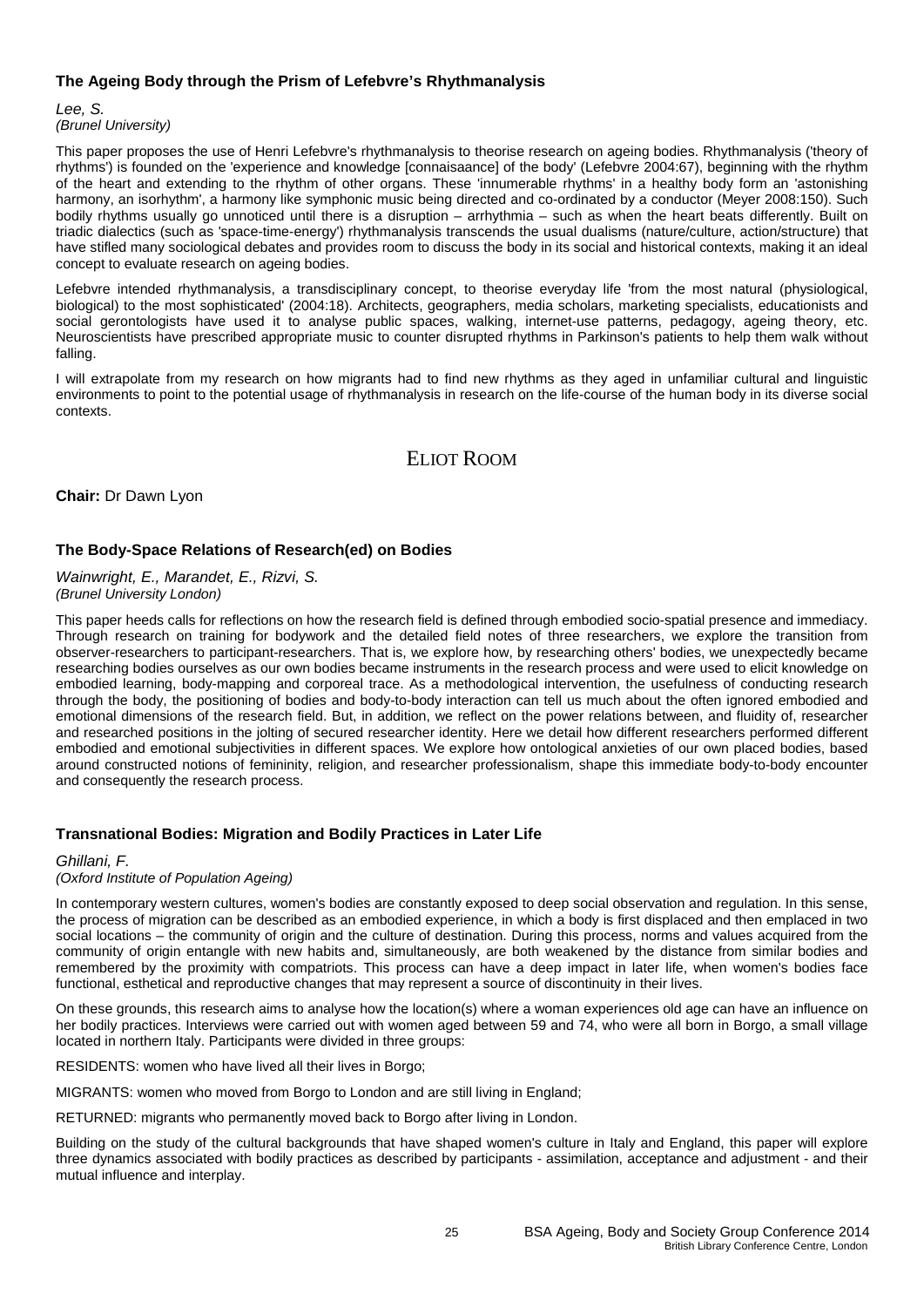#### **Older Men and Prostate Cancer: Managing Experiences of Uncertainty**

#### *Green, R.*

#### *(Royal Holloway, University of London)*

Uncertainty, compared with risk, remains an underdeveloped concept within medical sociology. Zinn (2008) has identified tools that people employ to manage uncertainties, such as risk, trust, emotions, heuristics and hope. Brown and de Graaf (2013) have drawn on these tools to demonstrate how expectations for the future were profoundly shaped by how advanced-stage cancer patients managed their illness uncertainties.

Research examining how the body is central to experiences of uncertainty is scarce. Previous studies have examined how people manage their uncertainties in the wake of newly emerging medical surveillance technologies (Sulik 2009; Perzynski et al 2013), yet there is much scope for research to examine the links between the body, illness experiences and experiences of uncertainties.

For prostate cancer little is known about men's uncertainty experiences as part of their wider illness experience. Presenting with symptoms or undergoing routine testing, receiving a diagnosis, making treatment or non-treatment decisions, and undergoing treatments and recoveries all present sufferers with a range of possible uncertainties to deal with. Yet the centrality of the body in mediating these experiences remains unexplored.

Qualitative interviews are being undertaken with thirty men recruited from support groups who have been treated for prostate cancer. Preliminary findings suggest that uncertainties are particularly prominent after diagnosis, when choosing a treatment, and during and following treatments. The uncertainties of regulating the side-effects of treatments that affect urinary continence and sexual function are also common concerns, where narratives of the body offer a more nuanced understanding for how these uncertainties are managed.

#### **The Significance of the Aesthetic for the Support of Older People**

#### *Cross, J. (University of Bristol)*

If, as Eagleton (1990) claims, 'Aesthetics is born as a discourse of the body', this exploratory research aims to offset its shortfall in discourses of embodiment in later life. Acknowledging that the marginalisation of the body is a direct legacy of Enlightenment aesthetics, this study draws on the transformational, pragmatist aesthetics of Dewey (1934) and his successors and the contributions of contemporary aestheticians such as Shusterman (2000; 2008), Berleant (1991; 2005), Haapala (2005; 2012) and Naukkarinen (2013). This applied aesthetics approach is operationalised in terms of its formative potential in addressing challenge, loss and rupture in later life, and sustains the pragmatist respect for everyday life experience by considering creativity in care and support in action theoretical terms (Joas, 1996).

Fieldwork has engaged a multicultural sample of 31, urban dwelling, older people, recruited from social hubs and support groups for the visually impaired. Research methods have integrated auto-driven photo-elicitation or recorded reflections with in-depth interviews, organised around nine themes exploring the cultural attachments and social networks of participants' lives. Data has been analysed through a synthesis of performative/dialogic and discourse analyses (Reissman, 2008; Rose, 2007). Findings argue a case for:

• The 'Aesthetic Bond' a trust-based contract with an aesthetic object, establishing ontological security and validating autonomy.

•An aesthetically grounded case against the reification of either art form or environment, as apparent in art or nature-as-therapy discourses directed at older people.

The act of care or support as orientated towards the craft domain and true to the materiality of later life.

# DICKENS ROOM

#### **Chair:** Dr Bethany Morgan-Brett

#### **What Do You Think of My Ink: Assessing the Effects of Body Art on Employment Chances**

*Timming, A., Nickson, D., Re, D., Perrett, D. (University of St Andrews)*

Using repeated measures one-way analysis of variance, this paper examines the effect of body art on job applicant employability ratings. It employs the literatures on the social psychologies of stigma and prejudice, as well as aesthetic labor, to frame the argument. The results indicate that photos of tattooed and pierced faces result in lower employability ratings in comparison to the control faces. The overall negative effect of body art on employment chances is, however, reduced for job applicants seeking noncustomer-facing roles. In customer-facing roles, the tattoo is associated with lower employability ratings than the piercing. The findings suggest that visible body art is a real impediment to employment chances, and that visibly tattooed and pierced job applicants should apply for non-customer-facing roles to maximise their chances of success.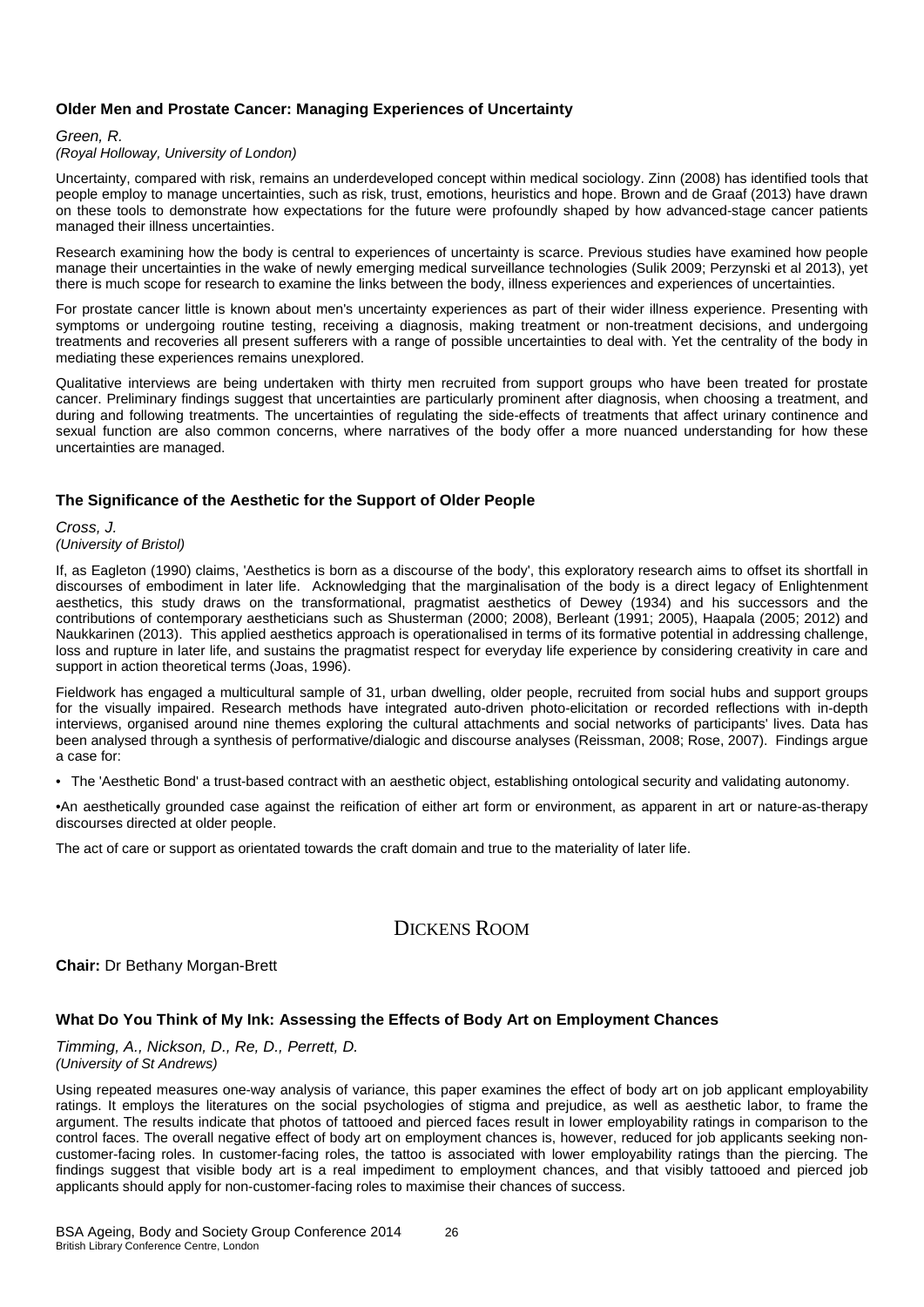#### **The Social Construction of the Ageing Worker: Conceptual Issues in the Development of an Embodied Perspective**

*Shukla, G., Wainwright, D. (University of Bath)*

Life expectancy is increasing across the developed world, creating social, financial and cultural pressure to increase the age of retirement. The assumption is that longer healthier lives will facilitate the extension of working lives, but ageing is about much more than longevity or the presence or absence of disease. Many other determinants of retirement have been identified, including pension provision, the availability of part-time/flexible work patterns; caring commitments etc., but rather less attention has been paid to how a person's expectations regarding participation in paid employment are shaped by social and cultural narratives about the ageing body. How are the embodied characteristics of ageing, such as changes in physical appearance, cognitive and perceptual changes, and changing experiences of corporeality invested with meaning with regard to the capacity for, and willingness to, remain in paid employment? How are these narratives likely to be differentiated in terms of gender, class ethnicity and by generational change?

In this paper we tentatively explore the conceptual issues that arise in relation to the adoption of an embodied perspective on the social construction of the ageing worker and make tentative suggestions regarding key research questions and methodological issues relating to empirical enquiry in this domain.

#### **Immaterial Bodies and Disembodied Voices: Racializing the (in)visible Labour of Indian Call Centre Workers**

*Rajan-Rankin, S. (Brunel University)*

Global outsourcing of service work to emerging markets has become a resilient and dominant business model despite the recent economic recession. Front-line call centre workers are frequently required to 'sell themselves' down the phone line, by using western pseudonyms and deceptive mimicry (Mirchandani 2012), conforming to gendered norms of passivity, compassion and helpfulness (McDowell 1997) and invoking sexualised banter in order to deal with difficult clients (Riach 2014). The performance of such labour has been associated with emotional labour, aesthetic labour and authenticity work (Mirchandani 2012; Nath 2011); but the bodyspace it occupies has received less critical analysis (Blackman 2008). By viewing the liminal body as operating at the intersection of discourse, institution and corporeality (Williams and Bendelow 1998), the call centre worker is made invisible in three ways: through the disembodiment of the person through audio technology, the disruption of cultural identity through the adoption of westernised work identities; and the masking of the racialised subject and rendering the worker's body as immaterial (Blackman 2012). As Weheliye (2014:2) observes, the fleshy body is subsumed within existing institutional power matrices and the denial of the racialised body is a rejection of humanity. This study aims to render visible the embodied and lived experiences of Indian call centre workers based on a 50 qualitative interviews in Hyderabad, South India. Using narrative discourse analysis, the data throws up evidence of disruptions between the culturally engineered disembodied worker and the resistant body negotiating through a digitalised landscape for spaces to enact moral agency.

#### **Imprisoned Bodies: Methodological Reflections from a Study into Women Prisoners' Embodied Punishment in England**

Chamberlen, A. *(Birkbeck, University of London)*

This paper is based on a theoretical and empirical examination into women's embodied experience of imprisonment in England. It investigates the punishment-body relation and adopts a theoretical perspective from the sociology of embodiment and emotions and feminist phenomenology to suggest that existing research in the area of prison studies has articulated the harmful effects of the prison from a largely Cartesian perspective, partly neglecting the embodied 'pains of imprisonment'. The findings of this study illustrate how the 'lived body', as a theoretical category, can offer a more situationally-specific and experientially-grounded understanding of subjectivity and identity in the prison context. In its empirical component the study comprised mainly of interviews with women ex-prisoners and it illustrates that key coping strategies as well as various social performances in prison rely on the body as a medium of self-representation and as the source of emotional expression. This paper will focus its discussion on the methods employed to conduct this study and it will advocate for a form of bodily self-reflexivity in the research process. It will advance three stages in the interview process where the researcher can attend to the body-as-a-source-of-knowledge to derive more affective meaning when researching lived experiences and embodiment.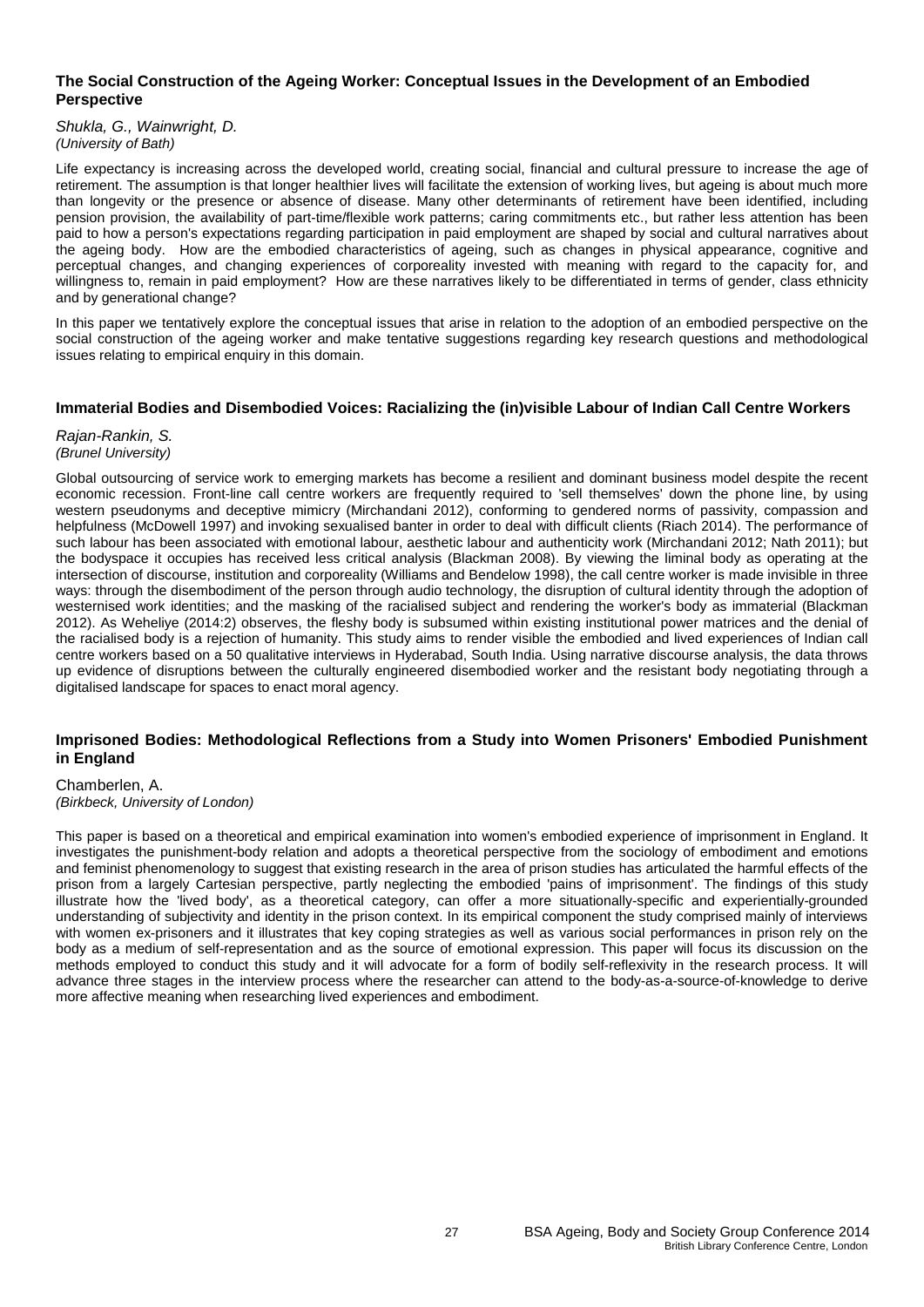**Chair:** Dr Janet Fink

#### **Researching Chronic Pain Communication through Arts Workshops**

#### *Tarr, J., Gonzalez-Polledo, E., Cornish, F. (London School of Economics and Political Science)*

This paper addresses the challenges and particularities of running art workshops as a form of social research practice, drawing on data from the Communicating Chronic Pain project, which explored non-verbal methods of expressing pain through workshops exploring digital photography, drawing and sculpting, sound and music, and participatory theatre. Arguing for these workshops as a form of 'imprography', a 'live method' (Back & Puwar, 2012) which contains set elements whilst being fundamentally improvisational, we examine the questions that emerge from trying to account for such practices as a way of researching bodies.

What constitutes data, and what is the status of knowledge produced through these workshops? We look at the key analytic theme, that of transformation, and discuss how the products of the workshop: video recordings, art outputs, field notes and participant evaluations, partially capture but also fail in relation to this theme. While a version of the workshops can be reconstructed from these materials, we argue, there are elements of embodied experience which exceed them and cannot be reproduced. We explore the implications of this in light of directives both to explore ways to work rigorously with new methods and materials, and to archive qualitative data for later reuse.

#### **Reconstructing Ourselves: A Collaborative Study Involving Arts, Digital Storytelling and Qualitative Research Focussed on the Experience of Complex Breast Reconstruction**

*Wright, S., Thimbleby, P., Solomon, R. (Swansea University)*

The patient's experience of complex breast reconstruction is the focus of a multi-disciplinary collaboration which is funded by the Arts Council of Wales. Members from three different disciplinary approaches: research/anthropology, fine art and digital storytelling will collaborate to explore patients' experiences of complex breast reconstruction through different mediums.

The purpose of the collaborative approach to studying the patient's journey through complex breast reconstruction is to:

a. Challenge traditional consultation practices and increase understanding of patient experience,

b. Document novel collaborative practice,

c.Disseminate results through exhibition.

A pilot qualitative research study will explore new ways of enhancing patient experience of patient-doctor consultations within the context of complex breast reconstruction outpatient clinics. The objectives of this study are to assess the value and feasibility of using patients' own audio -recordings as part of the consultation process in outpatient clinics alongside an exploration of the patients' experience of consultation. Data collection methods include ethnographic observation; semi-structured interviews ; and textual feedback collected from patients in outpatient clinics. The Arts-based component of the collaborative study involves meeting with staff and patients and the development of new Artwork through participation in Art workshops.

Women who are part of this study will also be offered a chance to record their story. The product will be a series of videos 1-2 minutes in length which can be used as part of an exhibition alongside the research results and the fine art. They will contribute to new insights into patients' experiences and may result in service improvements.

### **The Lived Experience of Filming: Exploring Reflexivity in Video-Based Data Collection and Analysis**

*Silverman, M (University of Ottawa)*

This paper explores the author's lived experiences during video data collection in the context of a microethnographic study. Although video-based methods are becoming increasingly popular in the social sciences (Knoblauch & Schnettler, 2012), including gerontology, there is a lack of literature discussing the lived experience of conducting videographic research (Luff & Heath, 2012). While there is consensus regarding the importance of the researcher's embodied subjectivity throughout the filming and analysis (Mondada, 2006; Pink, 2007; 2012; Knoblauch & Tuma, 2011), to date there is a lack of literature explicating how the researcher can use that subjectivity as a research tool. This paper builds on current literature by exploring how the researcher's self-reflexivity can be used to enrich video-based methods. In describing the operationalization of a microethnograhic study of home-based caregivers of older adults, the author describes her experience of shifting roles and social locations throughout the filming. The author illustrates, through the use of journal and video clips, how the dynamic relationship between the researcher, the participants and the camera created overlapping layers of data - the actual scene as it was occurring, what the camera captured of the scene, and the author's memories and reactions to the scene. Finally, the article discusses the contribution of reflexivity to both the creation and resolution of ethical tensions in the research space. In sum, the article provides a portrait of how our own everyday lives as researchers can be used as enriching tools when filming the everyday, embodied actions of older adults.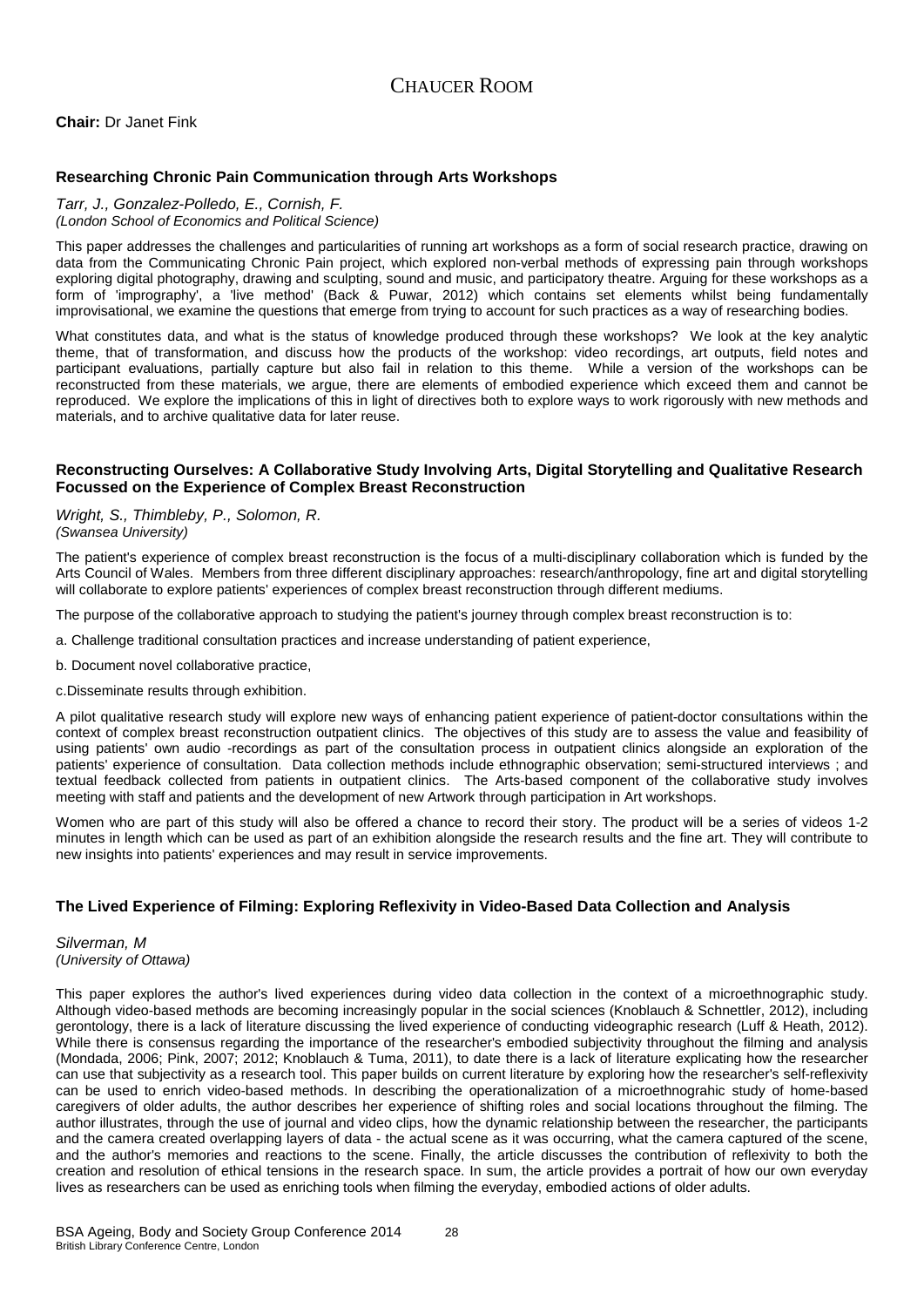### **Figures of Authority**

#### *Dawney, L. (School of Environment and Technology)*

In this paper I begin to think about the relationship of authority and embodiment. Drawing on my previous work on figures of authority such as veterans and mothers (Dawney, 2013), I present some early ideas based on a "figurative analysis" (Castaneda, 2002; Tyler, 2008) to think about how authority works through figures that are at once bodies, images and ideas. Through a discussion of the broadcasts of World War One veteran Harry Patch, I begin to think about how experience makes itself known through the body as both archive and medium. I suggest that some older bodies, and particularly the frailty of the very old, can enable affective or ethical responses that can produce relations of authority, and that the inscriptions of life on scarred, tattooed, aged bodies communicate a life lived that can be harnessed as a means of augmenting "experiential authority". In this way, I make some tentative suggestions about the relationships between embodiment and why certain figures are listened to, and others are not. I conclude by opening up the question of how experience can be authorised in rearticulating relations of authority that embraces living memory.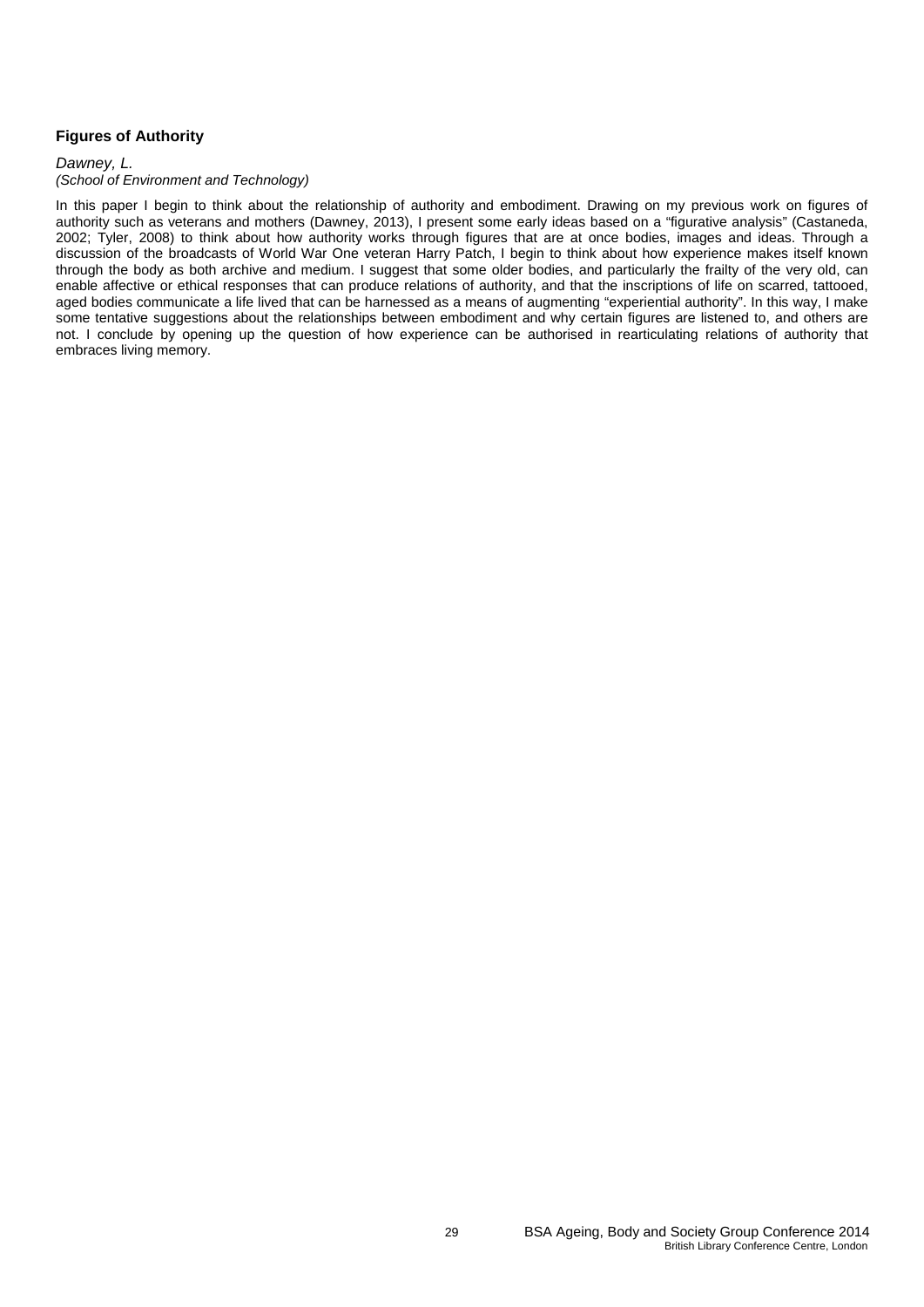# **Index by First Named Author**

| Author(s)                                                                       | Page No.         |
|---------------------------------------------------------------------------------|------------------|
| Back, L.                                                                        | 7                |
| Bassit, A.Z.                                                                    | 21 & 24          |
| Buse, C.                                                                        | 8 & 23           |
| Chamberlen, A.                                                                  | 27               |
| Cross, J.                                                                       | 26               |
| Danell, J.                                                                      | 22               |
| Davison, J.                                                                     | $\boldsymbol{9}$ |
| Dawney, L.                                                                      | 29               |
| de Salis, I., Owen-Smith, A., Donovan, J., Lawlor, D.                           | 10               |
| Fileborn, B., Thorpe, R., Hawkes, G., Minichiello, V., Pitts, M.                | 10               |
| Fox, R.                                                                         | 15               |
| Gabb, J., Fink, J.                                                              | 17               |
| Ghillani, F.                                                                    | 25               |
| Green, R.                                                                       | 26               |
| Greener, J.                                                                     | 12               |
| Hayashi Furukawa, T.                                                            | 15               |
| Holland, F., Peterson, K.                                                       | 15               |
| Holland, F., Montague, J., Archer, S.                                           | 21               |
| Humberstone, B.                                                                 | $\boldsymbol{9}$ |
| Jacobs, J.                                                                      | 17               |
| Jewitt, C.                                                                      | 8 & 23           |
| King, E.                                                                        | 13               |
| Lee, S.                                                                         | 25               |
| Lloyd, L.                                                                       | 9                |
| Lyle, S.                                                                        | 24               |
| Madden, M.                                                                      | 22               |
| Mahon-Daly, P.                                                                  | 13               |
| Malcomson, H.                                                                   | 19               |
| Marquetti, F., Adorno, R., Bassit, A.Z.                                         | 20               |
| Martin, S.                                                                      | 20               |
| Mayoh, J., Jones, I.                                                            | 10               |
| Meadows, R.                                                                     | 8 & 23           |
| Menezes, D.                                                                     | 12               |
| Milne, R.                                                                       | 14               |
| Morgan Brett, B., Lyon, D., Crow, G.                                            | $17 - 18$        |
| Mwale, S.                                                                       | 16 & 20          |
| Nartova, N.                                                                     | 18               |
| Oliver, C.                                                                      | 24               |
| Palfreyman, H.                                                                  | 13               |
| Phellas, C., Constantinou, C. S., Loizou, C., Beck, S., Karekla, M., Talias, M. | 11               |
| Purewal, T., Jasani, R.                                                         | 12               |
| Rajan-Rankin, S.                                                                | 27               |
| Rees, M.                                                                        | 19               |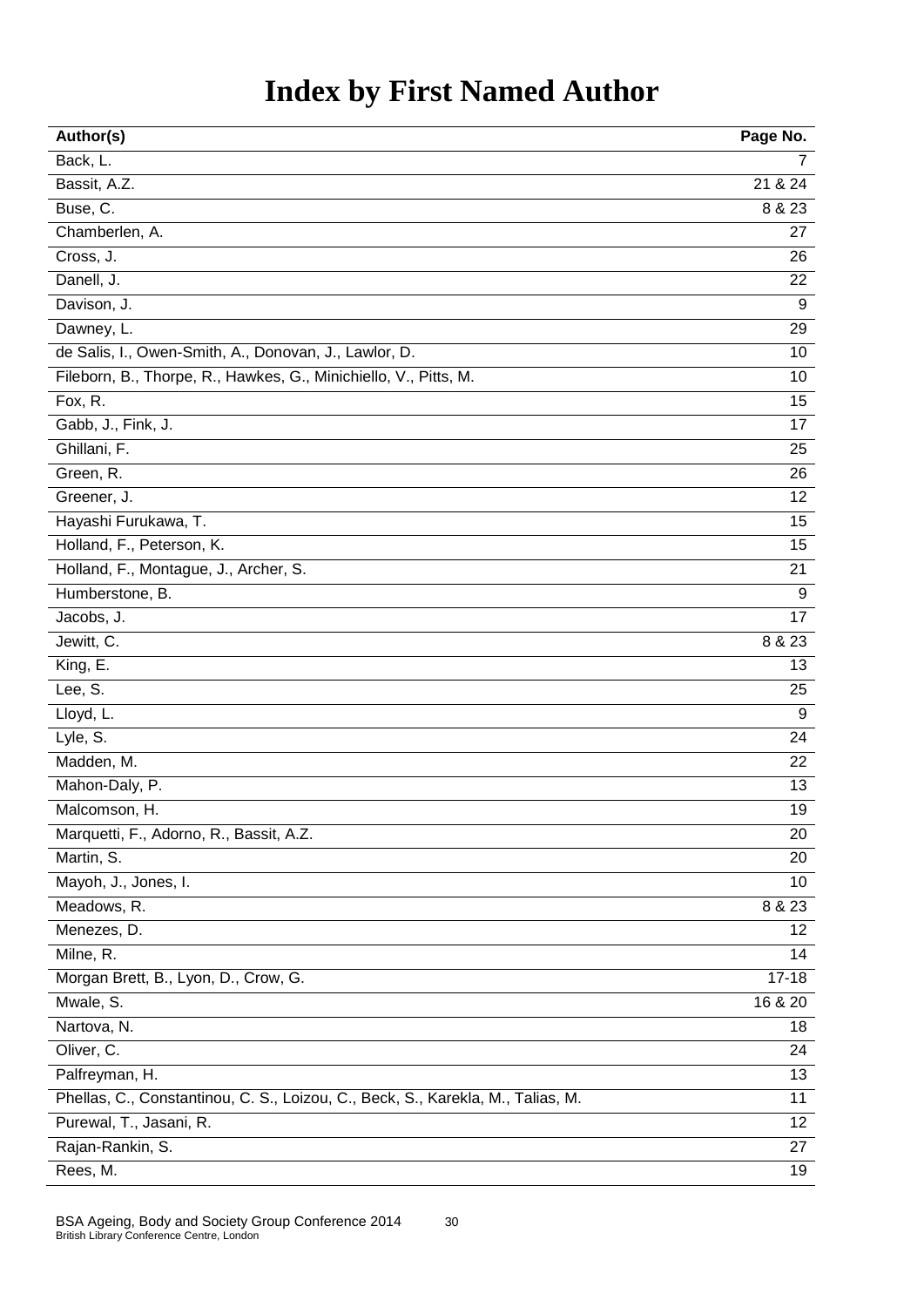| Rees, S.                                      | 21     |
|-----------------------------------------------|--------|
| Sadkowska, A.                                 | 19     |
| Shukla, G., Wainwright, D.                    | 27     |
| Silverman, M.                                 | 28     |
| Steadman, C.                                  | 18     |
| Tarr, J., Gonzalez-Polledo, E., Cornish, F.   | 28     |
| Tazzyman, A.                                  | 11     |
| Timming, A., Nickson, D., Re, D., Perrett, D. | 26     |
| Waight, E., Yin, Y.                           | 16     |
| Wainwright, E., Marandet, E., Rizvi, S.       | 25     |
| Ward, R.                                      | 8 & 23 |
| Wray, S., Yeadon-Lee, T.                      | 11     |
| Wright, S., Thimbleby, P., Solomon, R.        | 28     |
| Yeadon-Lee, T., Wray, S.                      | 11     |